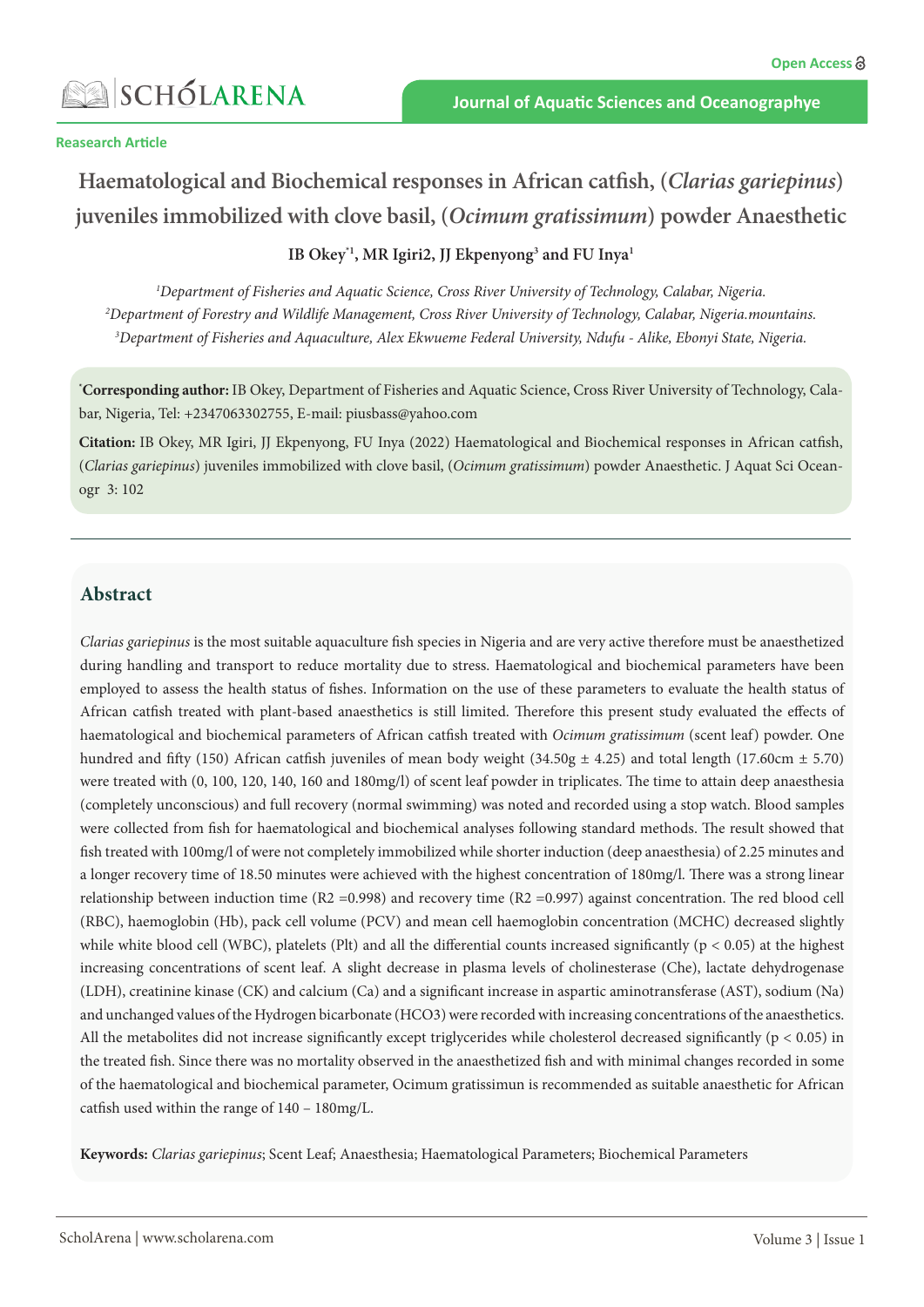## **Introduction**

Sedative and anaesthetic agents are very useful for reducing the stress caused by handling, sorting, transportation, artificial reproduction, tagging, administration of vaccines and surgical procedures in fishes [1]. There are also used to immobilize fish so they can be handled more easily by biologists during blood sampling and research experiments [2, 3]. Some researchers have worked on plant extracts as a natural anaesthetic because it is cheaper, safer and more effective at lower concentrations when compared with synthetic anaesthetics [4,5,6,7,8,9] reported that Clove oil induced anaesthesia faster and at lower concentrations than MS -222, although the efficacy of anaesthetics can be affected by species, body size, the density of fish in the bath as well as water quality [10]. The powder produced from the clove plant (Eugenia spp) have also been used for short-term immobilization of fish, Roach (*Rutilus rutilus*) in Iran (Sudagara et al.2009) and clove powder on *C. gariepinus* in Nigeria [13,5,14,5]. Studies have also been reported on the use of certain plant materials to anaesthetize African catfish [16] (Olufayo and Ojo 2018) although with some degrees of side effects on the exposed fish. Extracts from clove basil have been used for short term immobilization of African catfish [6], Nile tilapia, *Oreochromis niloticus* [9] and silver catfish (*Rhamdia quelen*) juveniles [103]. Researchers have stated that sizes, body weight, species, environmental conditions and pharmacokinetics of the anaesthetic agent influence its efficacy and effectiveness [98] (Mitjana et al 2014). Plant materials are shown to produce genotoxic effects in fishes by changing their enzymes profile and immune stimulation of exposed fish [18]. They have also been reported to cause the death of fish and changes in behavioural, haematological, biochemical responses [19,20] and even histopathological changes [21,22] on clariids. Knowledge about the ideal and optimum concentration of plant anaesthetic for various fish species is necessary because inappropriate concentrations may lead to adverse effects on the blood chemistry resulting in stress and mortality [23] (Hoseini and Ghelichpour 2012).

Fish haematology is gaining increasing importance in fish culture because of its importance in monitoring the health status of fish (Hrubec et al., 2000). Haematological characteristics of most fish have been studied to establish a normal value range and deviation from it may indicate a disturbance in the physiological process (Rainza-paiva et al., 2000). Several researchers have reported significant changes in haematological parameters of various fish species exposed to xenobiotics [62,114,23]. Studies have also shown changes in haematological indices of African clariids exposed to various toxicants under laboratory conditions [25,26]. Although anaesthetics have positive effects on the fish during transportation and handling by reducing stress, some anaesthetics can pose dangerous problems to the fish organs and the blood parameters (Nicula et al. 2010). The immune status of fish is related to haematological parameters such as white blood cell, platelet and total and differential counts are effective tools that can be used to evaluate physiological, biochemical and pathological changes in fish. Biochemical parameters reflect the condition of fish more quickly than other common measures parameters since they respond quickly to changes in the environmental conditions [27]. They have been widely used for the assessment of fish health, monitoring stress responses, predicting the systematic relationship and physiological adaptions of animals [28,20] (Ralio and Mikinman, 1985). Cells naturally contain enzymes for their functions such that damages to the cellular membrane lead to their escape into the blood where their presence or activities can be measured as an index of cell integrity [30]. Aspartate aminotransferase (AST), Alanine aminotransferase (ALT) and Alkaline phosphatase (ALP) are normally found within the cells of the liver, heart, gills, kidneys, muscles and organs [31] but their increase in the plasma indicate tissue injury or organ dysfunctio [32]. Changes in enzymes profiles are important toxicity indices (bio-markers) and have been used to assess the biochemical and physiological health of vital organs (tissues) in fishes [33]. According to [33], the antioxidant enzyme is responsible for preventing cellular damage and improving immune competence.

African Catfish is widely cultured in Africa, Europe and some parts of Asia for its hard nature. It has been a suitable candidate for aquaculture because of its high prolificacy, simplicity of culture, possession of arborescent air-breathing organ, omnivorous feeding habit, repaid growth rate and high feed conversion rate (Hecht et al 1996). *Clarias graiepinus* is in great demand in Nigeria because of its striking attributes and palatability [34].

*Ocimum gratsissimum* (Lamiaceae), commonly known as scent leaf or African clove basil is found in many tropical countries of the world including Nigeria [35]. In Nigeria, the plant grows in all regions, found in many farms, residential and industrial areas (Effraim et al 2000). Many authors have reported its phytochemical properties to include eugenol, methyl cinnamate, camphor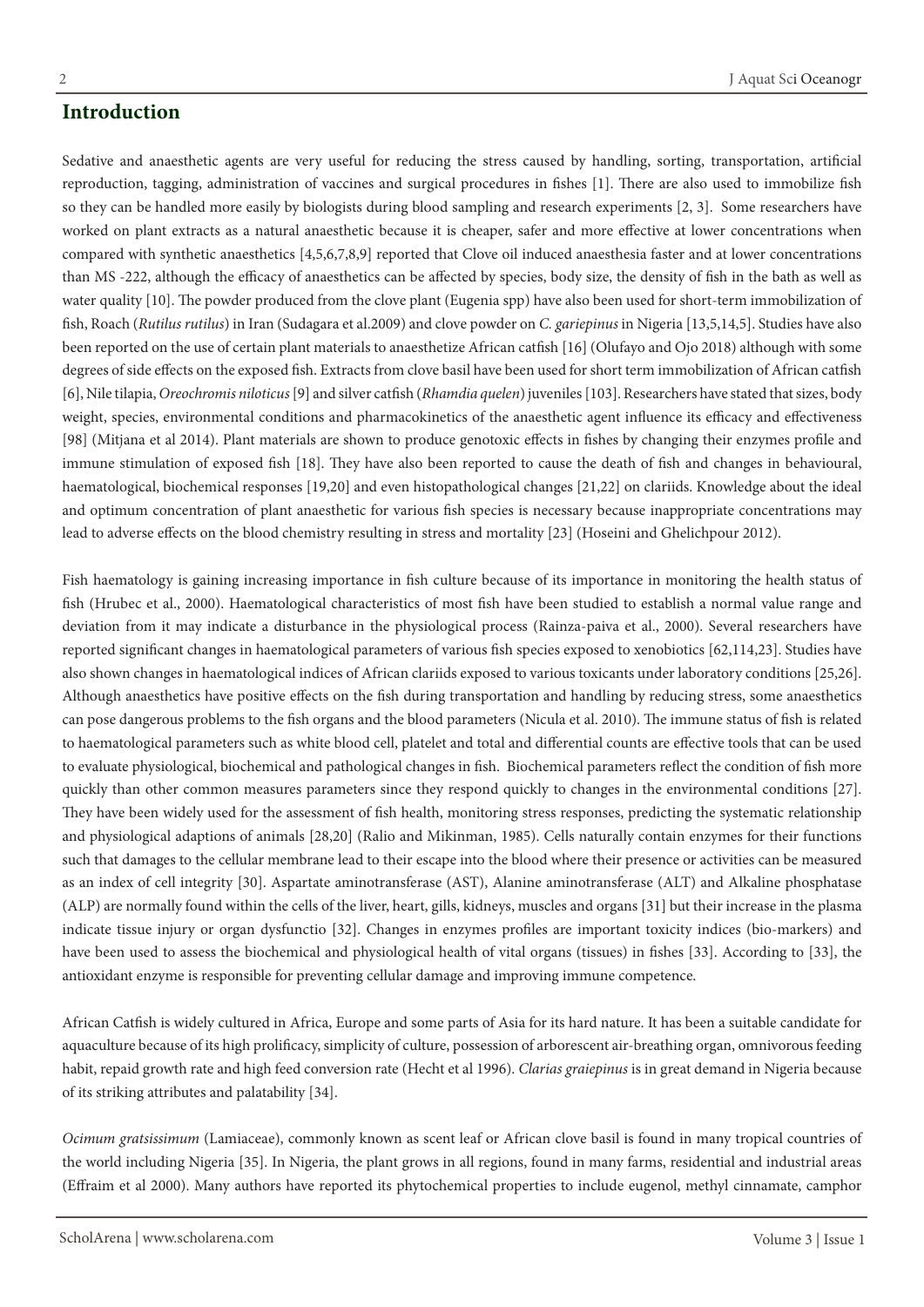flavonoid, saponins and thymol [37,38,39] have also reported its major constituents to include eugenol (42.3%), cineole (20.4%), caryophyllene (5%) among other compounds. The plant has been used for many purposes ranging from human consumption to its application in traditional medicine in Nigeria. It is used as a condiment and as sedative for the treatment of stress, headache and other diseases including diarrhea, conjunctivitis, skin diseases and pneumonia (IIori et al 1996). Several studies have also shown various effects of Ocimum species to include bactericidal, anti-inflammatory or, anti-fungal, anti-oxidative, antiulcer, hypoglycemic, nervous stimulation, chemopreventive and radiation protection. According to Silva [36], eugenol is the main compound of scent leaf have been reported to cause anaesthesia, analgesic, antimicrobial, antifungal and immunostimulant activity in exposed organisms. (Meneses et al 2018) have reported its phytotherapeutic efficacy against monogenean, *Cichlidogyrus tilapiae* in the gills of Nile tilapia. The essential oil (eugenol) extracts from the clove basil have been reportedly used in short-term immobilization of silver catfish [36], Tambaqui, *Colossoma* macropomum [38], matrinxa, *Brycon cephlus* [98] and Nile tilapia [9]. Recently Okey and Igiri (2021) reported the efficacy of scent leaf powder for immobilization of African catfish juveniles. In Cross River State and most part of Nigeria, it is mostly used to prepare "pepper soup" pottage plantain and yam in various ceremonies. According to [9], the good aroma has become a delicacy and serves as a spice for fish and meat products such as "Kilishi", "Dembu" and "Yaji". Despite the enormous uses of *O*. *gratissimum*, there is a paucity of information on possible effects of short–term immobilization in haematological and biochemical parameters of African catfish. The study is aimed at investigating the effects of short-term induction and recovery time on the blood profile of African catfish exposed to *Ocimum gratissimum* powder. The findings will shed more light and act as a guide on the management in fish.

## **Materials and Methods**

#### **Study location, Fish and Scent leaf powder**

This research was carried out at the Wet Laboratory, Department of Fisheries and Aquatic Science, Cross River University of Science and Technology (CRUTECH), Obubra Campus. Fresh leaves of *O. gratissimum* was sourced within the premises of the University campus, identified in Forestry Department air-dried for 5 days. It was then pulverized with a sterile manual blender and sieved with a 100-micron net to obtain a fine powder. One hundred and fifty (150) healthy juveniles of *Clarias gariepinus* mean body weight  $(34.50g \pm 4.25)$  and mean total length  $(17.60 \text{ cm} \pm 5.70)$  were procured from the University of Calabar (UNICAL) Fish Farm Calabar, acclimated for 2 weeks in groups of 10 fish per rectangular glass aquaria and fed twice daily with a commercial feed (Coppen) of 40% crude protein at 1% body weight. The fish were starved 24 hours before the commencement of the experiment to avoid contamination of the test solution. A stock solution of 200mg/l of the powder was prepared by dissolving 2g into 10 litres of water using the appropriate formula and concentrations of 100, 120, 140, 160 and 180mg/l for the bioassay were obtained by serial dilution of the stock solution.

# **Experimental procedure**

#### **Anaesthesia bioassay**

Thirty (30) glass aquaria were cleaned and randomly labelled and each filled with water to the 25 litres mark for induction test and 30 litres mark for recovery in each of the experiments. The mixtures were stirred thoroughly to ensure homogeneity of the test solution. Ten (10) fish were randomly selected into the test aquaria and monitored for the onset of the various stages of induction and recovery, recorded for 30 minutes according to [16]. Any test fish that lost balance and no longer responded to external stimulus (Deep anaesthesia) was removed immediately and transferred to 30 litres of powder-free water for Recovery. At the recovery tank any test fish that regained equilibrium, responses to tactile stimulation and pre-anaesthetic appearance was considered to have fully recovered. The time of induction (deep anaesthesia) and recovery (full recovery) from the scent leaf powder solution (anaesthetic) were noted and recorded using a stopped clock. These behavioural changes of the fish in response to the effects of the scent leaf are observed according to [67]. The number of fish that were completely immobilized was computed as Number of fish completely anaesthetized ÷ number of fish in the tank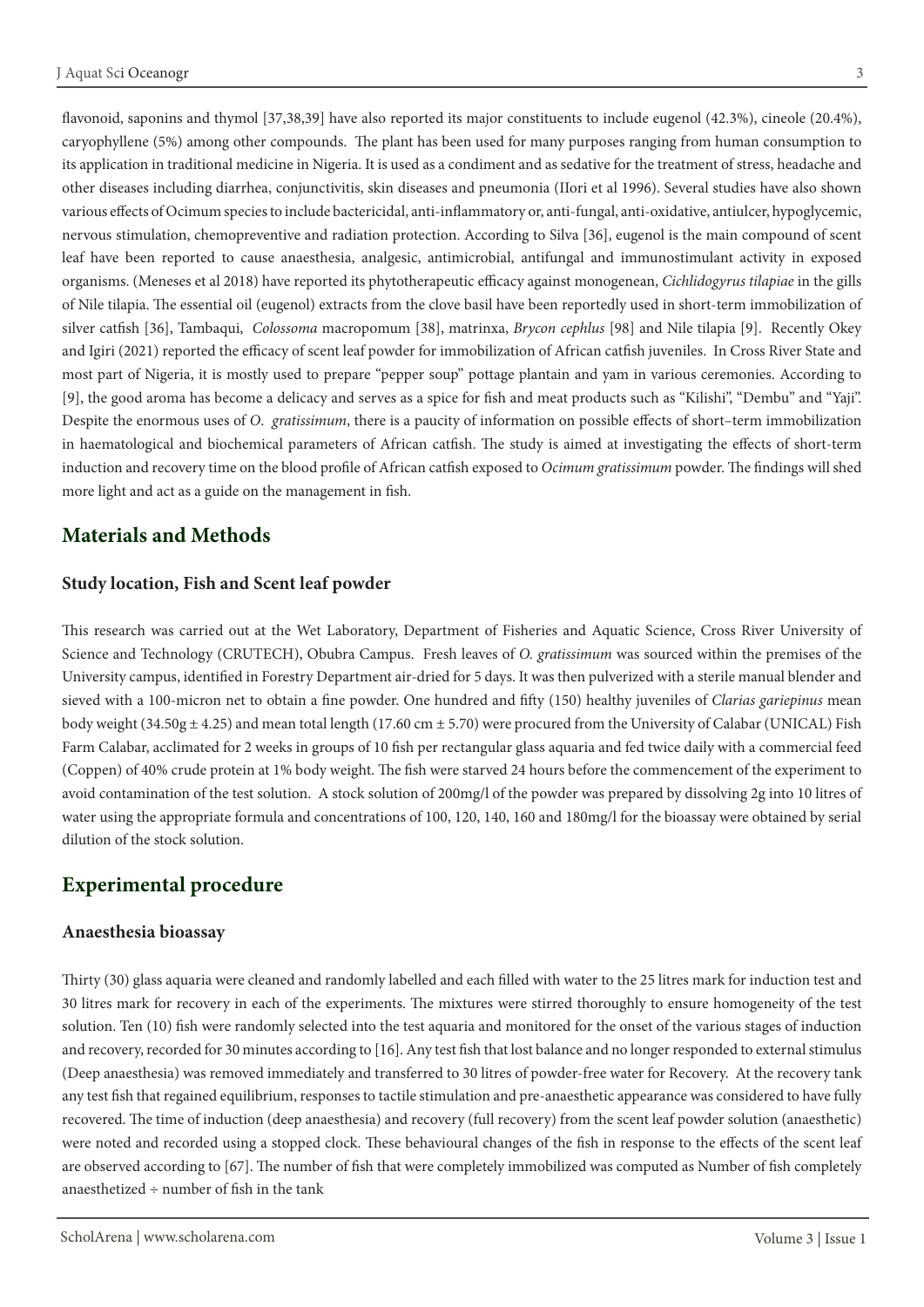## **Blood sampling**

After 30 minutes of anaesthesia, 2ml of blood was collected from the caudal peduncle using separate heparinized disposable syringes into sample bottles containing sodium ethylene diamitetraacetictic acid (EDTA) as an anticoagulant for haematological parameters and the other into a tube containing Lithium heparinised anticoagulant to obtained plasma for biochemical parameters analysis. The samples fish were mopped with tissue paper to prevent haemolysis due to dilution of oozing blood with any other fluid and the blood sample was rocked gently in the tube to allow thorough mixing of its contents. Thereafter, the blood samples were taken to the Departments of Haematology and Biochemistry, University of Calabar Teaching Hospital (UCTH) for haematological and biochemical analyses respectively.

## **Haematological parameter**

The direct measurement of erythrocyte value (Packed cell volume PCV, Haemoglobin Hb, and Red blood cell RBC), platelet (Plt) and White blood cell (WBC) were done using an Automated haematological analyzer. The absolute erythrocyte indices (MCH, MCV and MCHC) were calculated using the formulae according to Lee et al. (1998).

Mean cell volume (MCV) expressed in femtolitre (10-15)  $MCV$  (f) = PCV (%)  $X 10$ RBC (1012 Cells/ L)

Mean cell haemoglobin (MCH) indicates the weight of the haemoglobin in the red blood cell and it's expressed in a picogram  $(10^{-12}/g)$ .

 $MCH (pg) = Hb (g/l)$  x 10 RBC (1012 Cells/ L)

Mean cell haemoglobin concentration (MCHC) indicates the haemoglobin concentration in 100ml of packed red blood cells. It is expressed in grams per 100ml MCHC (g/100ml)  $MCHC$  (%) = Hb (g/l) x 100 PCV (%)

The differential white blood count (eosinophil, basophils, neutrophils monocytes and lymphocytes) were analyzed as described by Davie and Lewis (2001). The various differentiated cells identified were counted and expressed as a percentage of the total WBC in the sample.

### **Biochemical parameter**

The clotted blood was centrifuged for 15 minutes at 3500 revolutions per minute (rpm). A clear fluid which is the plasma was pipetted out into clean sterilize bottle for further analysis. The stored serum was used for the analysis of some metabolites, enzymes and electrolytes using a commercial kit, VetTest Biochemical Analyzer (Idexx Lab., USA). The metabolites determined were glucose (Gluc), protein (Prt), cholesterol (Chol), urea (Urea) and triacylglycerols (Trgly) while enzymes were alanine aminotransferase (ALT), aspartate aminotransferase (AST), alkaline phosphatase (ALP), lactate dehydrogenase (LDH), Cholinesterase (CHOS) and creatinine kinase (CTK). The plasma electrolytes also determined were sodium (Na+), potassium (K+), chloride (Cl-), bicarbonate salt (HCO3-), Phosphorus (P3-) and Calcium (Ca2+).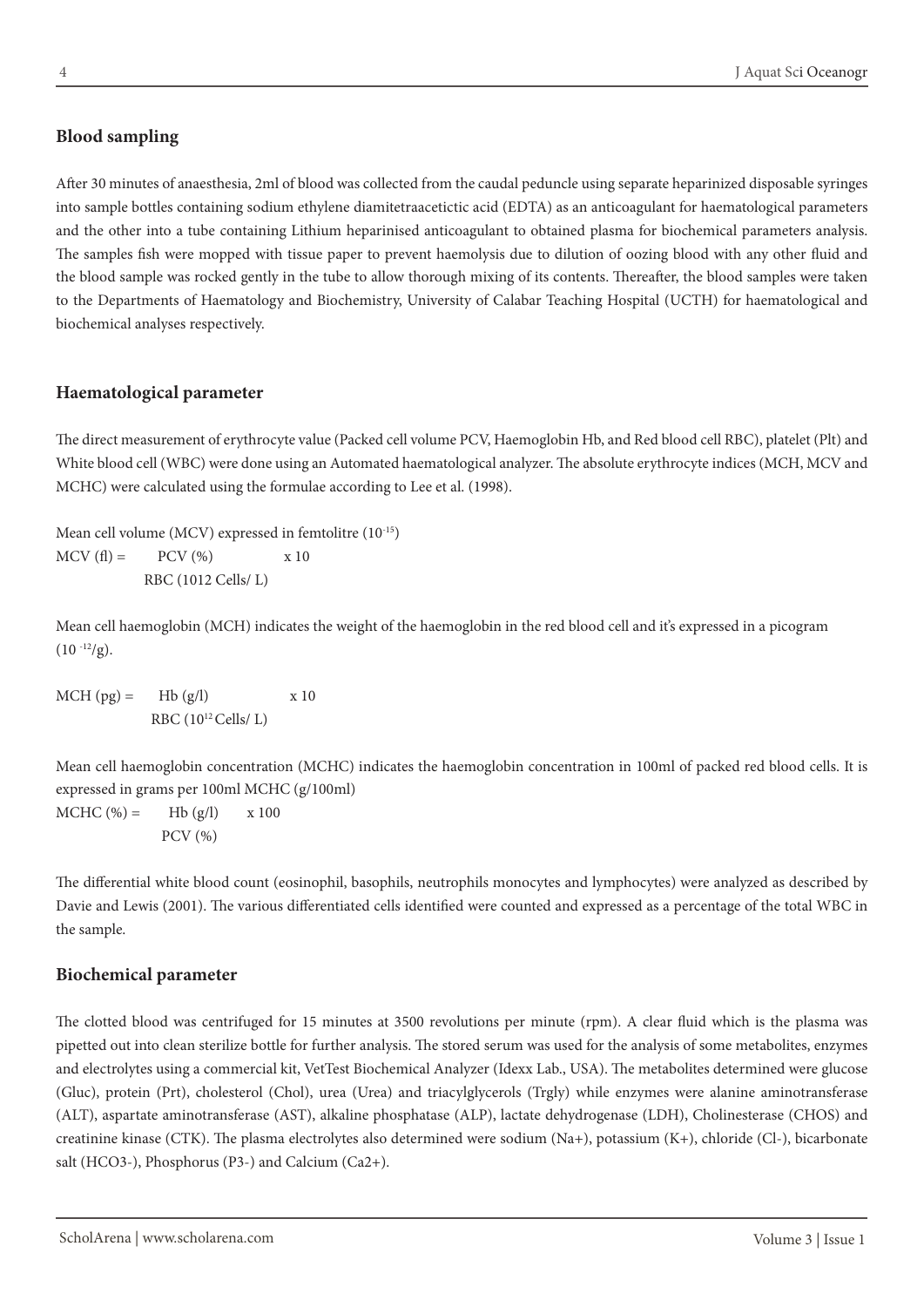### **Data analysis**

The data obtained from the experiment were subjected to multivariate analysis using a statistical software SPSS version 25 to compute for the mean value of the variables of scent leaf powder deep anaesthesia, full recovery, haematological and biochemical parameters of the experimental fish according to [6]. The differences among the means were compared using Turkey's multiple comparison test at 5% significance level. Regression analysis was computed to determine the linear relationship between independent variable (concentration) and dependent variables (deep anaesthesia and full recovery time) according to [53]. Linear equations was predicted for time to achieve deep anaesthesia and regain full recovery from the anaesthetic.

## **Results**

### **Deep anaesthesia and full recovery**

Table 1 shows the number (%) and time (min) taken for African catfish to attain deep anaesthesia and full recovery respectively from scent leaf anaesthetic. The result revealed that fish treated with 100mg/l did not achieved deep anaesthesia while those treated with 120 and 140mg/l had 60.25 and 83.33% respectively of the fish anaesthetized. Fish treated with higher dosage of 160 and 180mg/l had 100% complete immobilization (deep anesthesia). The time to achieved deep anaesthesia shows that, higher concentration tends to reduce the time to achieve deep anaesthesia. The induction time reduced from 11.08 min to 2.25 min as concentration increase from 120 – 180mg/l. Faster induction time of 5.48 and 2.25 min was achieved with higher dosages of 160 and 180mg/l respectively of scent leaf powder. There was significant variation in the time to attained complete immobilization for fish treated with 120mg/l compared with other dosages at  $p < 0.05$ . The time to regain full equilibrium and normal swimming increased from 4.08 – 18.50 min as concentration increase from 120 – 180mg/l. Fish treated with higher dosages 160 and 180mg/l took longer time of 13.28 and 18.50 min to fully recover. There were also significant variations (p < 0.05) in the recovery time for fish treated 120mg/l compared to other dosages of the powder.

| Item                                                                                                                  |                          | Concentration (mg/l)         |                                |                              |                               |  |
|-----------------------------------------------------------------------------------------------------------------------|--------------------------|------------------------------|--------------------------------|------------------------------|-------------------------------|--|
|                                                                                                                       |                          | 120                          | 140                            | 160                          | 180                           |  |
| Number of fish anaesthetized $(\%) = \text{NFI} \times 100$<br><b>NFT</b>                                             | $\overline{\phantom{0}}$ | $60.25 \pm 3.67^{\rm b}$     | $83.33 \pm 2.25$ <sup>ab</sup> | $100 \pm 0.00^{\text{a}}$    | $100 \pm 0.00^{\text{a}}$     |  |
| Number of fish recovered $(\% )$ =<br>$NFI \times 100$<br><b>NFR</b>                                                  | $\overline{\phantom{a}}$ | $100 \pm 0.00^{\circ}$       | $100 \pm 0.00^{\circ}$         | $100 \pm 0.00^a$             | $100 \pm 0.00^{\text{a}}$     |  |
| Time of complete immobilization (min)                                                                                 |                          | $11.08 \pm 3.55^{\text{a}}$  | $8.03 \pm 0.28$                | $5.48 \pm 0.55$ <sup>c</sup> | $2.25 \pm 0.47$ <sup>d</sup>  |  |
| Time of full recovery (min)                                                                                           | $\qquad \qquad$          | $4.08 \pm 1.20$ <sup>d</sup> | $8.20 \pm 0.47$ °              | $13.28 \pm 1.18^b$           | $18.50 \pm 1.61$ <sup>a</sup> |  |
| $NFI =$ Number of fish completely immobilized, $NFR =$ Number of fish fully recovered, $NFT =$ number of fish treated |                          |                              |                                |                              |                               |  |
| $(30)$ , Mean with the same superscript under the same row are not significant at $p < 0.05$                          |                          |                              |                                |                              |                               |  |

**Table 1:** The number (%) and time (min) of deep anaesthesia and full recovery in *C. gariepinus* treated with scent leaf powder solution

The relationship between concentration of the scent leaf powder and time (min) required to attain deep anaesthesia is shown in Figure 1. The result showed the predicted equation (y = -0.145x + 28.48, R2 = 0.997) indicating a decrease in the time to achieve deep anaesthesia as concentration increase. For any unit rise in concentration there was -0.145 decrease in the time of induction with a significant linear relationship ( $R2 = 0.998$ ) between concentration and induction time. The predicted equation for full recovery (y = 0.241x – 25.24, R2 = 0.998) shows a 0.241 increased in time to regain full recovery for any unit increase in concentration of scent leaf powder with also a higher linear relationship (100%) between concentration and time to regain full recovery. However, the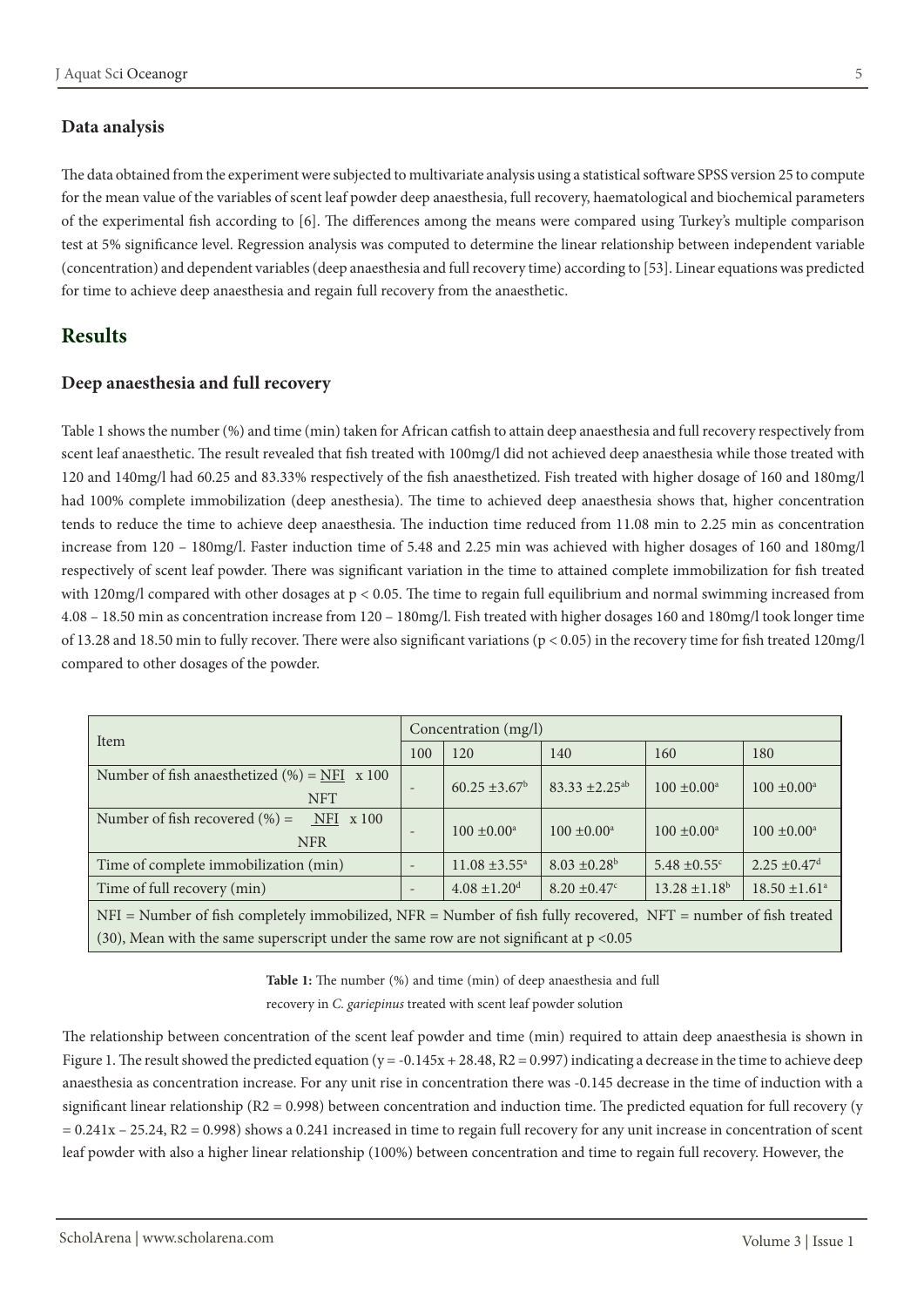

**Figure 1:** Relationship between concentration (mg/l) and time (min) of *C. gariepinus* to attain full recovery from scent leaf powder solution



Figure 2: Relationship between concentration (mg/l) and time (min) of *C. gariepinus* to attain full recovery from scent leaf powder solution.

### **Heamatological parameters**

Table 2 shows the haematological parameters of *C. gariepinus* treated with *O. gratissimum* leaf 's powder anaesthetic at different levels (0, 100, 120, 140, 160, and 180mg/l). The result revealed that the mean values of the RBC  $(3.12 \pm 0.64 - 1.06 \pm 0.04 \times 1012 \text{ cells/L})$ , PCV (40.60 ± 1.41 – 34.05 ±1.05%), Hb (17.12± 1.82 – 11.58 ± 0.50g/dl) and MCHC (42.17 ±4.65 – 34.01 ± 1.55%) decreased while those of erythrocytes indices MCV (128.21  $\pm$  2.50 – 193.46  $\pm$  3.06fl) and MCH (54. 87  $\pm$  1.37 – 69.57  $\pm$  1.36pg) increased from the control as concentrations increases. Fish treated with higher concentrations (160 and 180mg/l) had significantly lower mean values of RBC, PCV, Hb and MCHC with higher values of MCV and MCH than the control at (P < 0.05). However, those treated with 100 – 140mg/l of the anaesthetic had mean values that were not significantly higher (p > 0.05) while the values of WBC (27.06  $\pm$  1.24 - $31.73 \pm 1.78$  x 109cells/L) and platelets (38.35  $\pm$  0.47 and 39.58  $\pm$  1.25 x 109cells/L) in fish exposed 160 and 180mg/l were significantly higher (p < 0.05) than those of the control. More so, all the values of the differential white blood counts of lymphocytes (17.04  $\pm$ 1.02 - 19.65  $\pm$  1.32%), eosinophil (1.61  $\pm$  0.23 - 2.80  $\pm$  0.54%), basophils (1.07  $\pm$  0.17 - 2.27  $\pm$  0.35%), neutrophils (4.03  $\pm$  0.34 - 5.37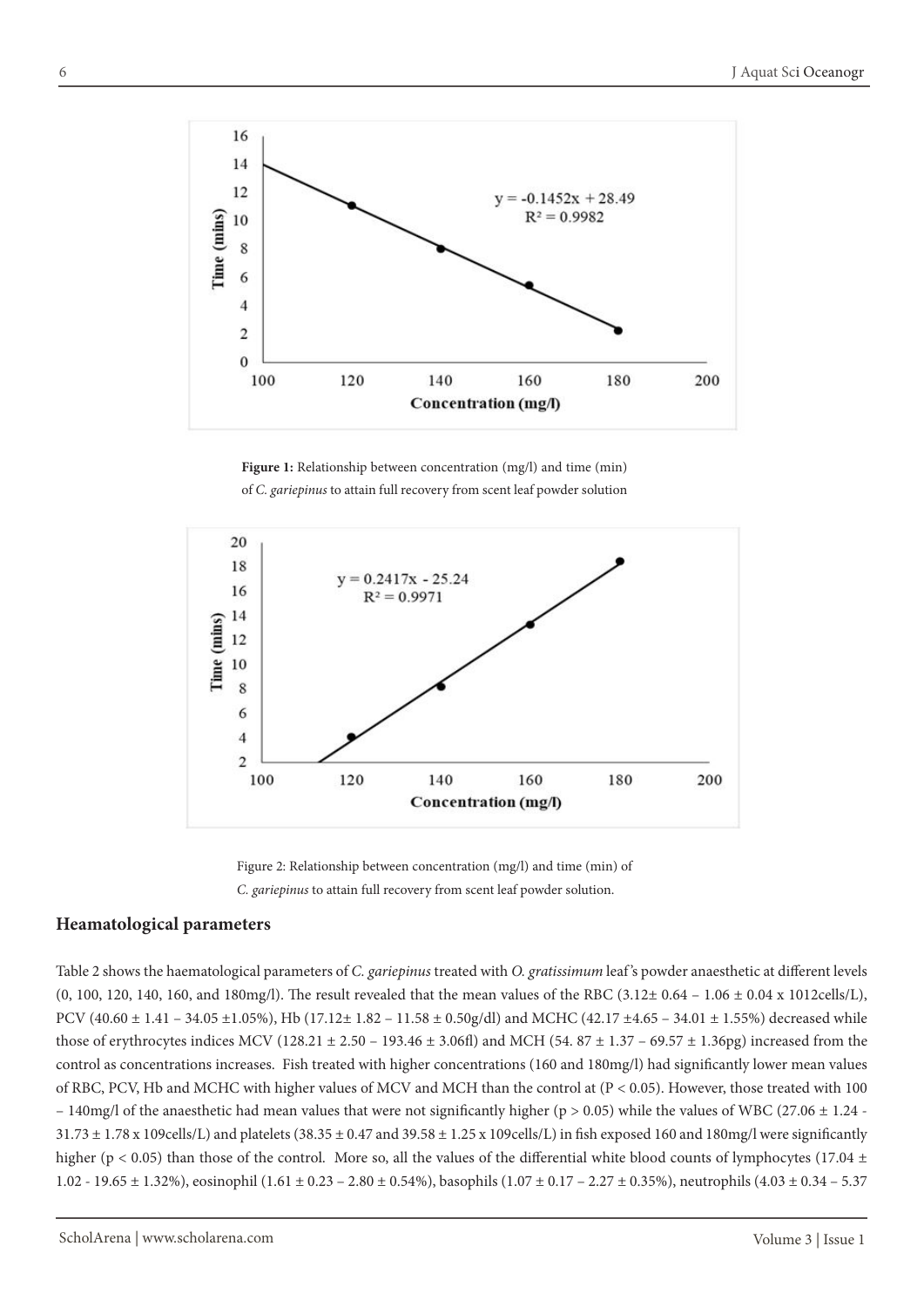| Parameter                                                                                                                | Concentration (mg/l)           |                                |                                |                                |                                |                               |  |
|--------------------------------------------------------------------------------------------------------------------------|--------------------------------|--------------------------------|--------------------------------|--------------------------------|--------------------------------|-------------------------------|--|
|                                                                                                                          | 0.00                           | 100                            | 120                            | 140                            | 160                            | 180                           |  |
| $RBC(x 10^{12} \text{cells/L})$                                                                                          | $3.12 \pm 0.64^a$              | $2.35 \pm 0.35$ <sup>ab</sup>  | $2.26 \pm 0.08$ <sup>ab</sup>  | $2.16 \pm 0.67$ <sup>ab</sup>  | $1.87 \pm 0.17^{\rm b}$        | $1.76 \pm 0.04^b$             |  |
| $PCV$ $(\%)$                                                                                                             | $40.60 \pm 1.41$ <sup>a</sup>  | $38.46 \pm 0.66$ <sup>ab</sup> | $36.90 \pm 1.14^b$             | $36.65 \pm 0.95^{\rm b}$       | $34.85 \pm 2.18^b$             | $34.05 \pm 1.05^{\rm b}$      |  |
| Hb(g/dl)                                                                                                                 | $17.12 \pm 1.82^a$             | $16.35 \pm 0.43$ <sup>a</sup>  | $14.87 \pm 0.44$ <sup>ab</sup> | $14.45 \pm 0.33$ <sup>ab</sup> | $12.96 \pm 0.09^b$             | $11.58 \pm 0.50^b$            |  |
| MCV(f)                                                                                                                   | $128.21 \pm 2.56$ <sup>d</sup> | $163.66 \pm 1.57$ <sup>c</sup> | $163.27 \pm 2.61$ c            | $169.68 \pm 2.68$ bc           | 186.36±2.04 <sup>ab</sup>      | $193.46 \pm 3.06^a$           |  |
| MCH (pg)                                                                                                                 | $54.86 \pm 1.37$ <sup>b</sup>  | $69.56 \pm 2.30^a$             | $65.80 \pm 0.54$ <sup>ab</sup> | $66.45 \pm 2.36$ <sup>ab</sup> | $69.57 \pm 3.13^a$             | $65.80 \pm 1.36^{ab}$         |  |
| MCHC (%)                                                                                                                 | $42.17 \pm 4.65$ <sup>a</sup>  | $42.51 \pm 1.09^a$             | $40.30 \pm 1.57$ <sup>a</sup>  | 39.43±1.19 <sup>a</sup>        | $37.19 \pm 1.20$ <sup>ab</sup> | $34.21 \pm 1.55^{ab}$         |  |
| $WBC(x10^9) cells/L)$                                                                                                    | $27.06 \pm 1.24^b$             | $27.64 \pm 1.29^b$             | $28.42 \pm 0.47$ <sup>ab</sup> | $29.75 \pm 0.31$ <sup>ab</sup> | $31.36 \pm 0.65$ <sup>a</sup>  | 32.73 $\pm$ 1.78 <sup>a</sup> |  |
| Plt ( $x 10^9$ cells/L)                                                                                                  | $36.04 \pm 0.45^b$             | $36.93 \pm 0.44^b$             | $37.34 \pm 1.91$ <sup>ab</sup> | $37.58 \pm 0.39$ <sup>ab</sup> | $38.35 \pm 0.47$ <sup>a</sup>  | $39.58 \pm 1.25^{\text{a}}$   |  |
| Differential White blood cell counts (%)                                                                                 |                                |                                |                                |                                |                                |                               |  |
| Lymphocytes                                                                                                              | $17.04 \pm 1.02$ <sup>c</sup>  | $17.63 \pm 0.74$ <sup>bc</sup> | $17.67 \pm 0.65$ bc            | $18.48 \pm .46^{ab}$           | $19.25 \pm 0.38$ <sup>ab</sup> | $19.65 \pm 1.32^a$            |  |
| Eosinophil                                                                                                               | $1.61 \pm 0.23$ <sup>c</sup>   | $1.75 \pm 0.07$ <sup>bc</sup>  | $2.04 \pm 0.08$ bc             | $2.26 \pm 0.09$ <sup>ab</sup>  | $2.57 \pm 0.44$ <sup>ab</sup>  | $2.80 \pm 0.54$ <sup>a</sup>  |  |
| Basophils                                                                                                                | $1.07\pm0.17^{\rm c}$          | $1.13 \pm 0.15^{bc}$           | $1.58 \pm 0.30$ <sup>bc</sup>  | $1.96 \pm 0.13$ bc             | $2.05 \pm 0.49$ <sup>ab</sup>  | $2.27 \pm 0.35^{\circ}$       |  |
| Neutrophils                                                                                                              | $4.03 \pm 0.34^b$              | $4.50 \pm 1.10$ ab             | $4.61 \pm 0.25$ <sup>ab</sup>  | $4.96 \pm 0.50$ <sup>ab</sup>  | $5.10 \pm 1.02^a$              | $5.37 \pm 1.04^a$             |  |
| Monocytes                                                                                                                | $3.31 \pm 0.55^b$              | $3.37 \pm 0.29$ <sup>ab</sup>  | $3.41 \pm 0.23$ <sup>ab</sup>  | $3.66\pm0.22^{\rm a}$          | $3.81 \pm 0.52^a$              | $3.98 \pm 1.05^{\text{a}}$    |  |
| Packed cell volume (PCV), Haemoglobin (Hb), Red blood cell (RBC), platelet (Plt), White blood cell (WBC), Mean cell vol- |                                |                                |                                |                                |                                |                               |  |
| ume (MCV), Mean cell haemoglobin (MCH) and Mean cell haemoglobin concentration (MCHC) Mean with the same super-          |                                |                                |                                |                                |                                |                               |  |

 $\pm$  1.04%) and monocytes (3.31  $\pm$  0.55 – 3.98  $\pm$  1.05%) increased from the control as concentrations increases. Lymphocytes were recorded as the most populated followed by neutrophils while basophils and eosinophils were the least cells. Fish exposed to the

> **Table 2:** The mean values of the haematological parameters of *C. gariepinus* juveniles treated with *O. gratissimum* leaf powder

### **Biochemical parameters**

script in each parameter is not significant at p< 0.05.

The results of the mean values of the biochemical (plasma enzymes, electrolytes and metabolites) parameters of African catfish treated with *O. gratissimum* powder solution is presented in Table 3. The mean values of plasma enzymes Che, LDH, AST, ALT, ALP and Ck of African catfish treated with clove basil powder anaesthetic revealed a decreased in Che (51.68 ± 2.25 – 37.45 ± 0.65 IU/L), LDH (99.55 ± 1.58 – 85.27 ± 2.09IU/L), ALT (65.55 ± 5.04 – 53.66 ± 1.05 IU/L) ALP (75.57 ± 4.73 – 59.91 ± 1.15 IU/L) and CK (136.07  $\pm$  2.45 – 59.91  $\pm$  1.07 IU/L) while AST (48.44  $\pm$  0.87 – 64.68  $\pm$  2.16 IU/L) increased as concentrations increases from those of the control. Creatinine kinase had the highest mean value of 136.07IU/L followed by LDH (99.55IU/L) while 37.45 and 48.44 IU/L values were recorded for Che and AST enzymes respectively. The enzyme Che was not significant ( $p > 0.05$ ) from those of the control across all the treatments except at the highest concentration whereas ALT and CK were only significantly lower than those of the control at the highest concentration (180mg/l) of scent leaf powder solution. The values of LDH, AST and ALP enzymes in fish treated with 100, 120 and 140mg/l were not significantly different from those of the control at  $p < 0.05$ .

The mean values of the plasma electrolytes sodium, potassium, phosphorus, calcium, chloride and bicarbonate of African catfish treated with *O. gratissimum* is shown in Table 3 The values of Na+ (94.80 ± 6.07 – 118.20 ±2.35 mmol/dl), K+ (21.35 ± 0.10 – 33.08  $\pm 1.33$  mmol/dl), Cl (57.13  $\pm$  4.56 – 76.70  $\pm$  2.25 mmol/dl) and HCO3 (16.97  $\pm$  0.40 – 21.06  $\pm$  0.61 mmol/dl) increased while Ca2+  $(19.21 \pm 0.86 - 14.84 \pm 1.32 \text{ mmol/dl})$  decreased from the control with increasing concentrations of scent leaf powder solution. Sodium (118.20mmol/dl) appears to be the highest electrolyte followed by Cl (76.76mmol/dl) while Ca2+ (14.84mmpl/dl) and P (11.31mmol/dl) were the least recorded in this study. The values of potassium and bicarbonates in the treated fish across all the concentrations did not differ significantly while phosphorus and chlorides differ only at the highest concentration (180mg/l) from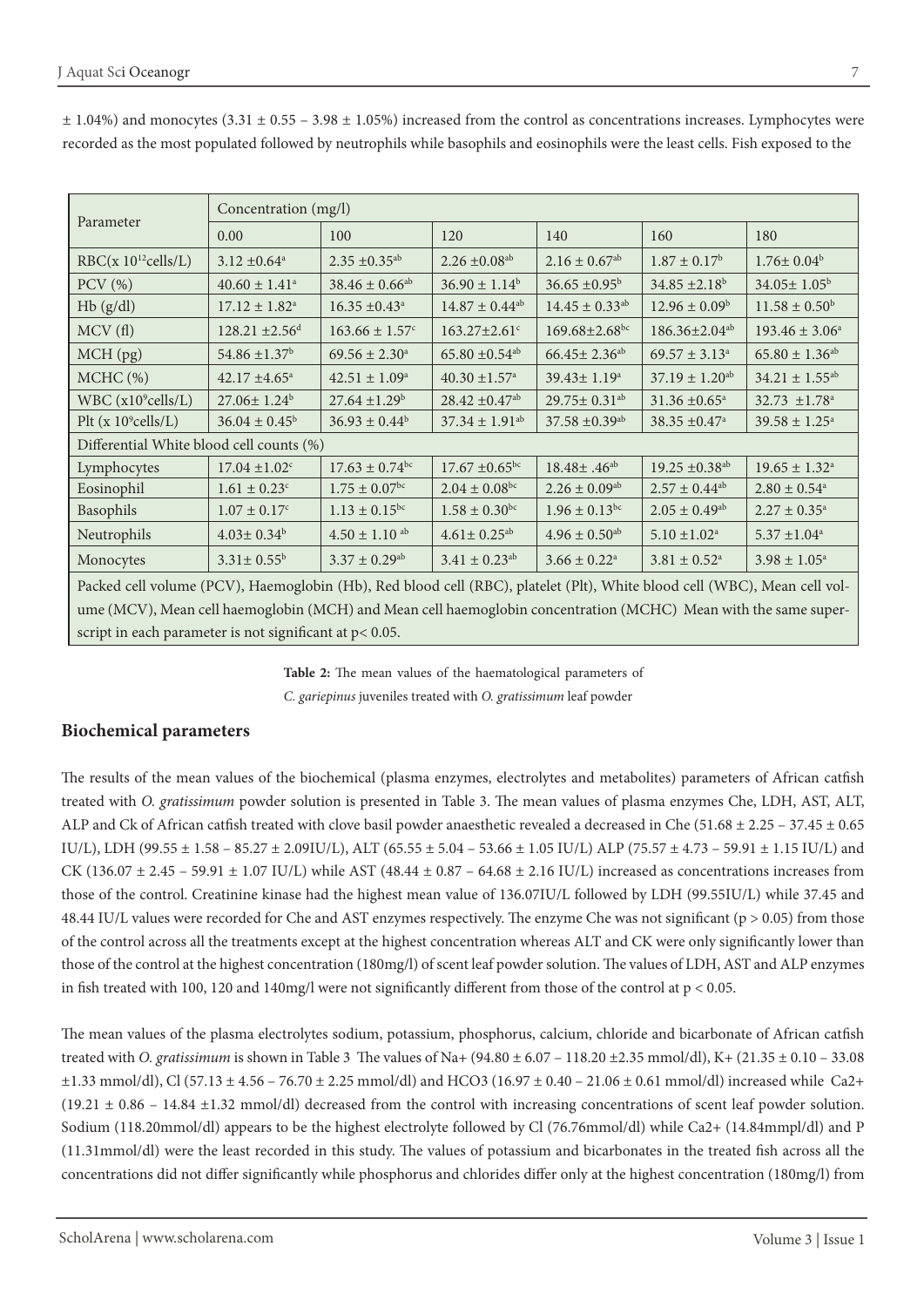the control at a 5% significant level.

The mean values of the plasma metabolites glucose (Glu), total protein (TP), triacylglycerol (Trgly), cholesterol (Cho) and urea (Ure) of fish treated with clove basil is presented in the table 3. The result showed that Glu  $(22.73 \pm 0.37 - 25.97 \pm 0.07 \text{ mg/dl})$ , TP  $(31.78$  $\pm$  0.29 – 33.97  $\pm$  0.15 mg/dl), Trgly (48.98  $\pm$  2.45 – 68.82  $\pm$  3.21 mg/dl), and Ure (26. 30  $\pm$  0.33 – 27.96  $\pm$  0.75 mg/dl) all increased while Cho  $(54.12 \pm 0.33 - 41.18 \pm 1.95 \text{ mg/dl})$  decreased from the control as concentrations increases. Triacylglycerol  $(68.82g/dl)$ had the highest value of the metabolites followed by cholesterol (54.12mg/dl) while Glu (22.73mg/dl) and Ure (26.30mg/dl) have the lowest levels in the treated fish. The values of Glu, TP, and Ure of the treated fish were not significant (p > 0.05) from those of the control across all the levels of treatment. Fish treated with concentrations above 140mg/l had a significantly higher and lower Trgly and Cho level at p < 0.05 respectively.

| Parameter                                                                                                                                            | Concentration (mg/l)                                                                                                                                    |                                 |                                 |                                 |                                 |                                |  |  |  |
|------------------------------------------------------------------------------------------------------------------------------------------------------|---------------------------------------------------------------------------------------------------------------------------------------------------------|---------------------------------|---------------------------------|---------------------------------|---------------------------------|--------------------------------|--|--|--|
|                                                                                                                                                      | 0.00                                                                                                                                                    | 100                             | 120                             | 140                             | 160                             | 180                            |  |  |  |
| Plasma Enzymes (IU/L)                                                                                                                                |                                                                                                                                                         |                                 |                                 |                                 |                                 |                                |  |  |  |
| Che                                                                                                                                                  | $51.68 \pm 2.25$ <sup>a</sup>                                                                                                                           | $49.22 \pm 1.24$ <sup>a</sup>   | 49.84 $\pm$ 0.65 <sup>a</sup>   | $45.05 \pm 0.75$ <sup>ab</sup>  | $41.92 \pm 1.06^{ab}$           | $37.45 \pm 0.65^{\circ}$       |  |  |  |
| <b>LDH</b>                                                                                                                                           | 99.55± 1.58 <sup>a</sup>                                                                                                                                | $96.99 \pm 0.39^{\text{a}}$     | $94.38 \pm 0.99$ <sup>ab</sup>  | $91.36 \pm 0.59$ <sup>ab</sup>  | $87.41 \pm 1.00^b$              | $85.27 \pm 2.09^b$             |  |  |  |
| <b>AST</b>                                                                                                                                           | $48.44 \pm 0.87$ <sup>c</sup>                                                                                                                           | $50.63 \pm 1.19$ bc             | 53.27 $\pm$ 0.58 <sup>bc</sup>  | 57.79 $\pm$ 3.23 <sup>ab</sup>  | $63.01 \pm 2.53$ <sup>a</sup>   | $64.68 \pm 2.61$ <sup>a</sup>  |  |  |  |
| <b>ALT</b>                                                                                                                                           | $65.55 \pm 5.04$ <sup>a</sup>                                                                                                                           | $63.77 \pm 7.61$ <sup>a</sup>   | 59.56 $\pm 2.04$ <sup>a</sup>   | $56.44 \pm 0.96$ <sup>ab</sup>  | $55.19 \pm 1.28$ <sup>ab</sup>  | 53.66 $\pm 1.05^{\rm b}$       |  |  |  |
| <b>ALP</b>                                                                                                                                           | 75.57 ±4.73 <sup>a</sup>                                                                                                                                | 73.40 ±4.61 <sup>a</sup>        | $68.23 \pm 3.45$ <sup>ab</sup>  | $65.68 \pm 0.86$ <sup>ab</sup>  | $61.41 \pm 3.56^b$              | 59.91 $\pm$ 1.15 <sup>b</sup>  |  |  |  |
| <b>CK</b>                                                                                                                                            | 136.07 $\pm 2.45^{\text{a}}$                                                                                                                            | $135.06 \pm 2.05^{\text{a}}$    | $135.01 \pm 0.75$ <sup>a</sup>  | $133.85 \pm 1.12^{ab}$          | $133.36 \pm 0.51$ <sup>ab</sup> | $132.75 \pm 1.07$ <sup>b</sup> |  |  |  |
| Plasma electrolytes (mmol/dl)                                                                                                                        |                                                                                                                                                         |                                 |                                 |                                 |                                 |                                |  |  |  |
| Na                                                                                                                                                   | $94.80 \pm 6.07$ <sup>c</sup>                                                                                                                           | $103.76 \pm 1.12$ <sup>bc</sup> | $107.36 \pm 1.08$ <sup>ab</sup> | $113.33 \pm 0.81$ <sup>ab</sup> | $116.57 \pm 1.57$ <sup>a</sup>  | 118.20±2.35 <sup>a</sup>       |  |  |  |
| K                                                                                                                                                    | $21.35 \pm 0.10^{ab}$                                                                                                                                   | $22.54 \pm 0.63$ <sup>ab</sup>  | $32.04 \pm 0.06^a$              | $32.23 \pm 0.08^a$              | $32.84 \pm 0.41$ <sup>a</sup>   | $33.08 \pm 1.33$ <sup>a</sup>  |  |  |  |
| ${\bf P}$                                                                                                                                            | $11.31 \pm 0.13^b$                                                                                                                                      | $12.14 \pm 0.10^{ab}$           | $12.78 \pm 0.06^{ab}$           | $13.06 \pm 1.11$ <sup>a</sup>   | $13.26 \pm 0.15^a$              | $13.45 \pm 1.06^a$             |  |  |  |
| Ca                                                                                                                                                   | $19.21 \pm 0.86^a$                                                                                                                                      | $16.87 \pm 0.31$ <sup>ab</sup>  | $16.25 \pm 0.16^{ab}$           | $15.92 \pm 0.11^b$              | $15.23 \pm 0.14^b$              | $14.84 \pm 1.32$ bc            |  |  |  |
| Cl                                                                                                                                                   | $57.13 \pm 4.56^b$                                                                                                                                      | $63.59 \pm 3.69$ <sup>ab</sup>  | $66.98 \pm 2.62$ <sup>ab</sup>  | $70.44 \pm 1.80^{ab}$           | $75.50 \pm 2.30^a$              | $76.70 \pm 2.25$ <sup>a</sup>  |  |  |  |
| HCO <sub>3</sub>                                                                                                                                     | $16.97 \pm 0.40$ <sup>ab</sup>                                                                                                                          | $17.55 \pm 0.15^{ab}$           | $17.73 \pm 0.59$ <sup>ab</sup>  | $19.13 \pm 0.25$ <sup>a</sup>   | $20.58 \pm 1.12^a$              | $21.06 \pm 0.61$ <sup>a</sup>  |  |  |  |
| Plasma metabolites (mg/dl)                                                                                                                           |                                                                                                                                                         |                                 |                                 |                                 |                                 |                                |  |  |  |
| Glu                                                                                                                                                  | $22.73 \pm 0.37$ <sup>ab</sup>                                                                                                                          | $22.96 \pm 0.03^{ab}$           | $23.50 \pm 0.28$ <sup>ab</sup>  | $24.09 \pm 0.14$ <sup>a</sup>   | $25.06 \pm 1.03$ <sup>a</sup>   | $25.97 \pm 0.07$ <sup>a</sup>  |  |  |  |
| TP                                                                                                                                                   | $31.78 \pm 0.29$ <sup>ab</sup>                                                                                                                          | $32.22 \pm 0.14$ <sup>a</sup>   | $32.45 \pm 0.05^{\text{a}}$     | $32.87 \pm 0.18$ <sup>a</sup>   | $33.83 \pm 0.21$ <sup>a</sup>   | 33.97 $\pm$ 0.15 <sup>a</sup>  |  |  |  |
| (Trgly)                                                                                                                                              | $48.98 \pm 2.45^b$                                                                                                                                      | 53.02 $\pm 2.66^{\circ}$        | $58.17 \pm 1.45^{ab}$           | $60.83 \pm 1.54$ <sup>a</sup>   | $64.81 \pm 1.27$ <sup>a</sup>   | $68.82 \pm 3.21$ <sup>a</sup>  |  |  |  |
| Cho                                                                                                                                                  | $54.12 \pm 2.14$ <sup>a</sup>                                                                                                                           | $53.41 \pm 1.43$ <sup>a</sup>   | $51.53 \pm 2.12$ <sup>a</sup>   | $49.03 \pm 1.89$ <sup>ab</sup>  | $44.61 \pm 1.98$ <sup>b</sup>   | $41.18 \pm 1.95^b$             |  |  |  |
| Ure                                                                                                                                                  | $26.30 \pm 0.33$ <sup>ab</sup>                                                                                                                          | $26.58 \pm 0.56$ <sup>ab</sup>  | $26.88 \pm 0.78$ <sup>ab</sup>  | $27.05 \pm 0.15^{\text{a}}$     | $27.56 \pm 0.51$ <sup>a</sup>   | $27.96 \pm 0.75$ <sup>a</sup>  |  |  |  |
| alanine aminotransferase (ALT), aspartate aminotransferase (AST), alkaline phosphatase (ALP), lactate dehydro-                                       |                                                                                                                                                         |                                 |                                 |                                 |                                 |                                |  |  |  |
| genase (LDH), Cholinesterase (CHOS) and creatinine kinase (CK), sodium (Na <sup>+</sup> ), potassium (K <sup>+</sup> ), chloride (Cl <sup>-</sup> ), |                                                                                                                                                         |                                 |                                 |                                 |                                 |                                |  |  |  |
|                                                                                                                                                      | bicarbonate salt (HCO <sub>3</sub> ), Phosphorus (P <sup>3-</sup> ), Calcium (Ca <sup>2+</sup> ), glucose (Gluc), protein (Pt), cholesterol (Chol), Ure |                                 |                                 |                                 |                                 |                                |  |  |  |

**Table 3:** The mean values of the plasma biochemistry of *C. gariepinus* juveniles treated with *O. gratissimum* leaf powder.

(Urea), triacylglycerols (Trgly), Mean with the same superscript in each parameter is not significant at p< 0.05

# **Discussion**

## **Deep Anaesthesia and Full Recovery**

Anaesthetics are often used to minimize hyper- motility which is a considerable source of injuries and mortality to fish during handling and transportation procedures [57]. The decrease in the time to be completely immobilized with concentration reflects a direct proportional functionality between concentration of the scent leaf powder and the induction time. However, this study shows an inverse proportionality between concentrations and time of recovery. Thisfindings were in agreement with the works of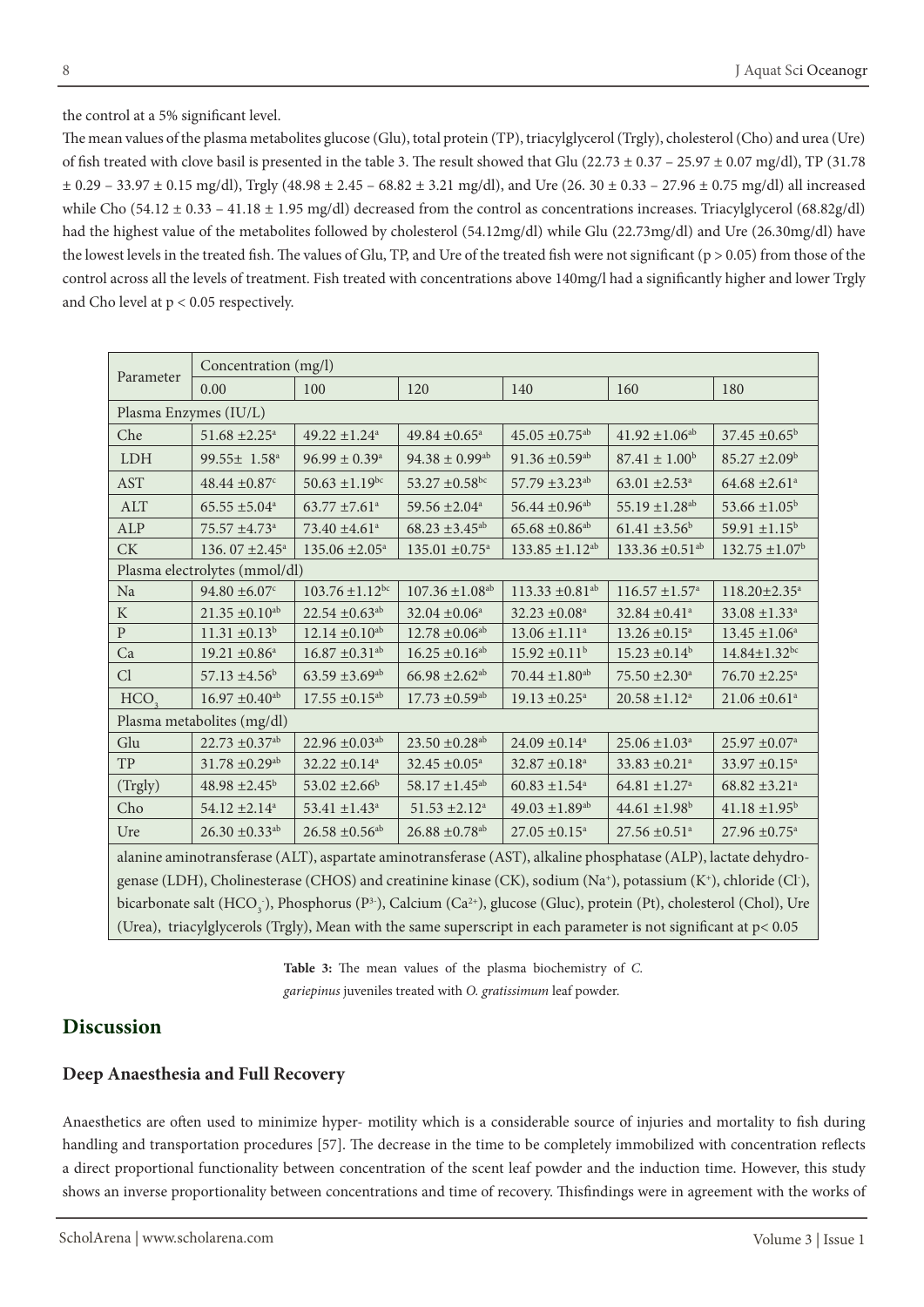[4,14,40,20,15]. Shorter immobilization time of 5.48 and 2.25 min were achieved with higher concentrations of 160 and 180mg/l respectively. Shorter immobilization has been reported by several researchers using plant based anaesthetics (Teixeira et al 2017) [54,117,6]. The induction time of 5.48 and 2.25 min was within the ranged of 3 – 5 min recorded at higher concentrations of essential oil of *Lippa* alba on silver catfish (Cunha et al 2010), E. caryophyllata on hybrid catfish [41] and *H*. *bidorsalis juveniles* [20]. In this study 120mg/l scent leaf powder was required to completely immobilize *C. gariepinus* juveniles in 11.08min. This induction time was lower than the 22.32 min of 120mg/l of clove powder on H. bidorsalis juveniles (Okey 2019) and higher than 4.07 and 4.38 min for catfish hybrid and *C. gariepinus* juveniles respectively [41,20]. This differences in induction time could be attributed to species and variations in biological and environmental factors that influences the efficacy of botanicals used as anaesthetic agents. Shorter induction time was achieved with higher concentration whereas recovery time increase with higher concentrations. The size and life cycle status of anaesthetized fish is also recognized as a factor influencing the concentration of anaesthetic needed to induce anaesthesia within an acceptable time [42]. The recommended treatment concentrations of clove oil on *Danio rerio* and *Poecilia* reticulate vary according to the species, size, exposure time, bath quality and temperature (Doleželová et al., 2011). This finding conforms to those of several workers investigating the effects of anaesthetics on fishes [40,10,78,12,20] reported the ranged of 140 – 180mg/l of clove powder to induce a rapid anaesthesia of less than 5 min and longer recovery of more than 15 min. (Sudagara et al 2009) reported that a ranged of 225-350mg/l of clove powder was required to completely immobilized Roach in less than 4mm while Cunha et al (2010) reported a range of 100-500mgl essential of oil of *Lippa* alba to induce deep anaesthesia in sliver catfish within 2-4 minutes and recovers within 6-12 min. According *to* (Mylonas et al 2005), an ideal anaesthetic ought to induce anaesthesia in less than 3 min, permit fast recovery of in 10 min, produce no poison to the fish, caused no hazard to human and inexpensive. According to Treves-Brown, (2000) ideal anaesthetic possess several attributes such as non-toxic, inexpensive, simple to administer and result in rapid induction and calm recovery. However longer recovery time recorded in this study was in line with those of many other researchers [43,44,45] using various plant extracts as anaesthetic agent to fishes and is important during surgical operations [104]. The high R2 values of induction and recovery (0.997 and 0.998) in this study were higher than the 0.907 and 0.921 reported by [41] and implies that the anaesthetic (scent leaf) works effectively and can be dependent upon. An appropriate anaesthetic depends mainly on its effectiveness in immobilizing fish with good recovery rates [64] (Burka et al., 1997). One of the criteria that proper anaesthetic in fish to meet is its safety at treatment concentration [85]. It is often advisable to identify the lowest effective concentration of different anaesthetics in a specified species, as the responses to the same anaesthetic may vary considerably among different species (Pawar et al., 2011). Fish restarted feeding nearly 8h after the experiment and no fish mortality was observed even one month after the tests suggesting that *O. gratissimum* is safe.

#### **Haematology**

Exposure to scent leaf anaesthetic moderately affected the haematological parameters of *C. gariepinus* juveniles. The parameters are often use to evaluate the health status and provide information about the internal environment including metabolic disorders and chronic stress of fish [48] (Adeyemo 2003; Velisek et al 2007). There were significant (p < 0.05) variations in some blood parameters from the control of fish treated with higher concentration of between 160 – 180mg/l. this study also showed a decreased in the values of RBC, PCV, Hb and MCHC while those of MCV, MCH, WBC and Plt increased from the control. This observation was in conformity with the findings of previous researchers on the effects of anaesthetics on African catfishes (Olufayo and Ojo 2018) [40,4,20]. The trend recorded in this study and many other studies contradicted [41] who rather reported an increased in PCV, Hb, RCB, MCHC and a decreased in WBC, MCH and MCV in *C. gariepinus* treated with clove oil. Similar findings of a decreased in RBC, Hb and PCV with increased in MCV, MCH, and WBC in Matrinxa juveniles treated with *O. gratissimum* was reported by [98]. However, [6] reported a decrease in all the erythrocyte indices (MCV, MCH and MCHC) of *C. gariepinus* exposed to paraquat herbicide. Slight reduction in the values of RBC, Hb and PCV when exposure to higher concentration is a symptom of commencement of anaemia resulting from inhibition of haemapoietic process. This may also result to immune suppression induced by higher and continuous maintaining the fish in the anaesthetic solution leading to euthanasia of the treated fish. Hashemi et al (2017) reported that lower PCV values of *C. gariepinus* were attributed to anemia resulting from shrunken red blood cells, asphyxiation and death. The red blood indices such as MCV, MCH and MCHC are important in the diagnosis of anaemia in most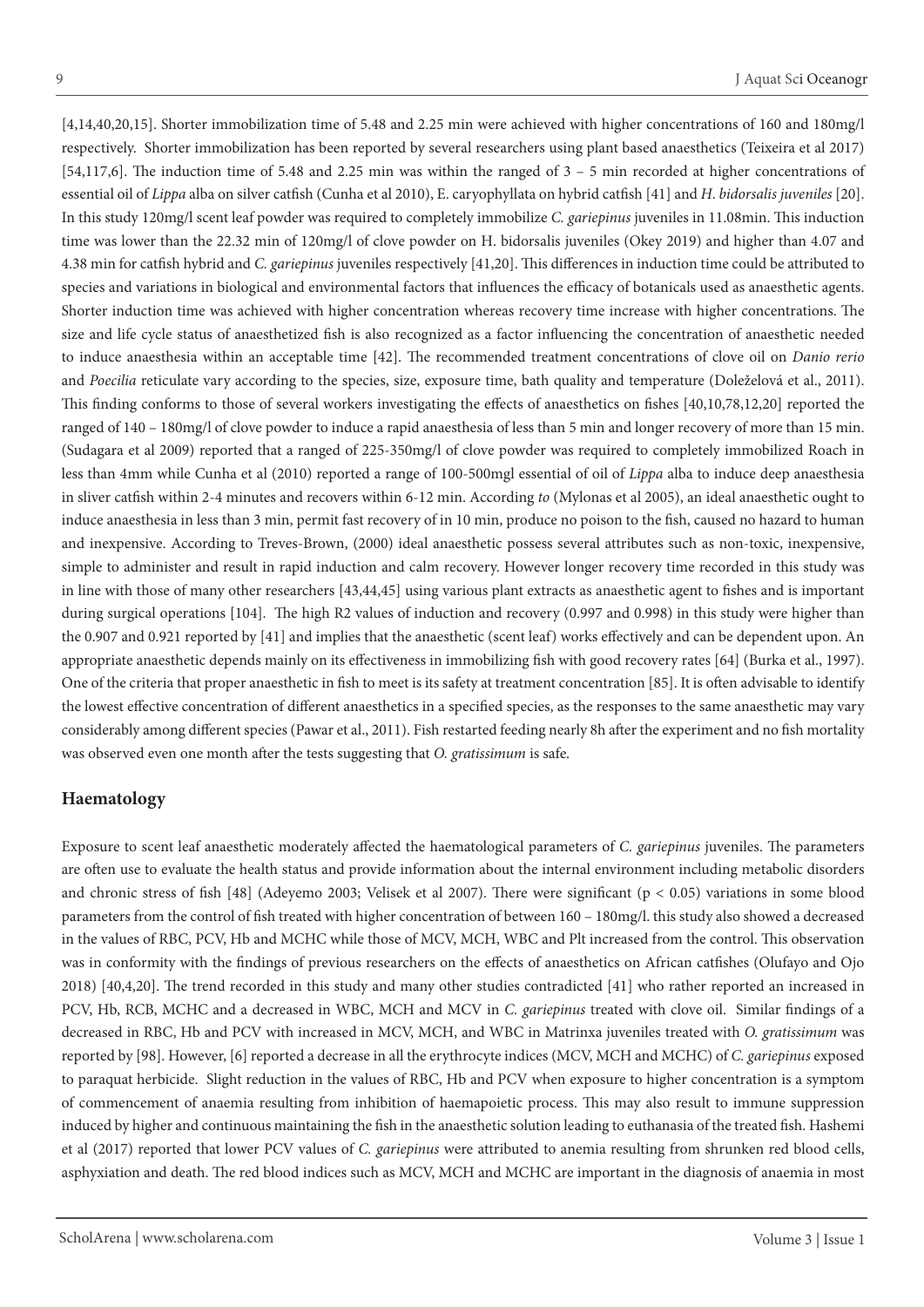animals including fish. A significant increase or decrease in these indices may indicate macrocytic and microcytic anaemia [59]. According to [79] reduction in size and quantity of haemoglobin of red blood cells is measured by the indices MCV, MCH, MCHC which can also be a sign of anaemia in fish. The presence of a large percentage of immature red blood cells in the bloodstream may be a reason for slight increase in MCV, MCH and a reduced MCHC from the control which may be due to decreased production of haemoglobin in fish treated with 180mg/l in this study. During the anaemia, MCHC values reduced because large cells had less haemoglobin concentration (Okomada et al 2013). According to [84] mean cell haemoglobin concentration reduction resulted from increased production and secretion of reticulocytes that had a larger size but less haemoglobin content compared to mature red blood cells.

The increased in the WBC, Plt and the differential counts reported in this study agreed with those of [40] who worked on clove seed, [41] clove oil and [20], clove powder as anaesthetic to African catfishes. This increase may be due to the physiological reactions inform of self- defense mechanism against stress induced by the anaesthetic to counter the effect of the increasing concentration of the scent leaf powder. The increase in the lymphocytes and other WBC indices may also be due to increase production of antibodies to defense against the cellular destruction. Similar observation was reported in, *C. gariepinus* treated with clove seed extracts [40], *H*. *bidorsalis* juveniles anaesthetized with clove buds powder [20] and *C. gariepinus* juveniles exposed to paraquat [6]. According to (Ainsworth et al. 1991), acute stress in fish is usually followed by a decrease of the percentage of lymphocytes and eosinophiles and an increase in neutrophiles contribution in circulating blood. Cortisol, secreted during stress reaction, shortens the life span of lymphocytes and promotes their apoptosis [118,115]. Thus a decreased lymphocyte count is often observed effect of stress. The increase in these parameters in the present study inferred that scent leaf anaesthetic did not induce stress on *C. gariepinus*. Platelets are one of the indispensable components of blood playing a major role in the clotting of blood by absorbing various factors for blood clotting and delivering them to the site of injury of hemorrhage [96]. Increase in quantity of platelets depict injury caused by the xenobiotics to the cells of the exposed fish. However, [47,107] both reported no significant changes in the haematological indices of gold fish (Carasius auratus) and burbot fish (Lota lotu) respectively. According to Stetter (2001) an effective concentration is that which should have a rapid induction of 3 – 5 min with little or no effects on the haematological parameters of the treated fish. In this study shorter immobilization of less than 3 min required concentration of more than 160mg/l which however had slight changes in some blood parameters of the treated fish. [12,66] have both reported a reversal in significant changes in blood parameters recorded from clove powder on *Rutilus rutilus*, propofol and eugenol on Russian sturgeon respectively 24 hours after recovery from the anaesthetics. The ranged values of the haematological parameters reported in this study were within the optimal values reported for healthy *C. gariepinus* under culture condition [40]

### **Biochemical indices**

Plasma enzymes (Che, LDH, AST, ALT, ALP and CK), electrolytes (Na, K, P, Ca, Cl and HCO3) and metabolites (Glu, TP, Trgly, Cho and Ure) are useful to evaluate the stress condition and health status of fishes treated with anaesthetics [66,41,98,20] According to Ishikawa et al (2007) Lactate dehydrogenase, CK, ALT and AST are major indicators of stress and also give specific information about organ dysfunction. In this study, higher plasma levels of AST lower levels of Che, ALP, LDH, ALT and CK were recorded as concentration of the anaesthetic increased. This was in agreement with the findings of some researchers who use anaesthetics to immobilized fishes [66,98,41]. The significant decrease in plasma Che at the highest concentration was in line with the findings of [116] on *Channa puntatus* exposed to diazonon. The decrease with increasing concentrations could be the reason for direct proportionality of induction time on concentration. This is because as concentration increase, the levels of Che enzymes available in the CNS decreased thereby blocking the hydrolysis of the acetylcholine (cholinergic neurotransmitters) into choline and acetic acid to allow the neurons to return to resting stage after activities, hence the reason for unconsciousness and immobilization. Decrease in activities of Che enzyme results in excess acetylcholine at the synapses of the nerve endings leading to overstimulation of the nerves. Voet and Voetova (1990) reported that a decrease due to inactivation in Che causes a blockage of the cholinergic transfer of nerve signals, paralyses and death due to asphyxia of *Channa punctatus*. This study also recorded slight increase in AST and decrease in LDH, ALT, ALP and CK only significant at the highest concentration of 180mg/l of scent leaf powder. High levels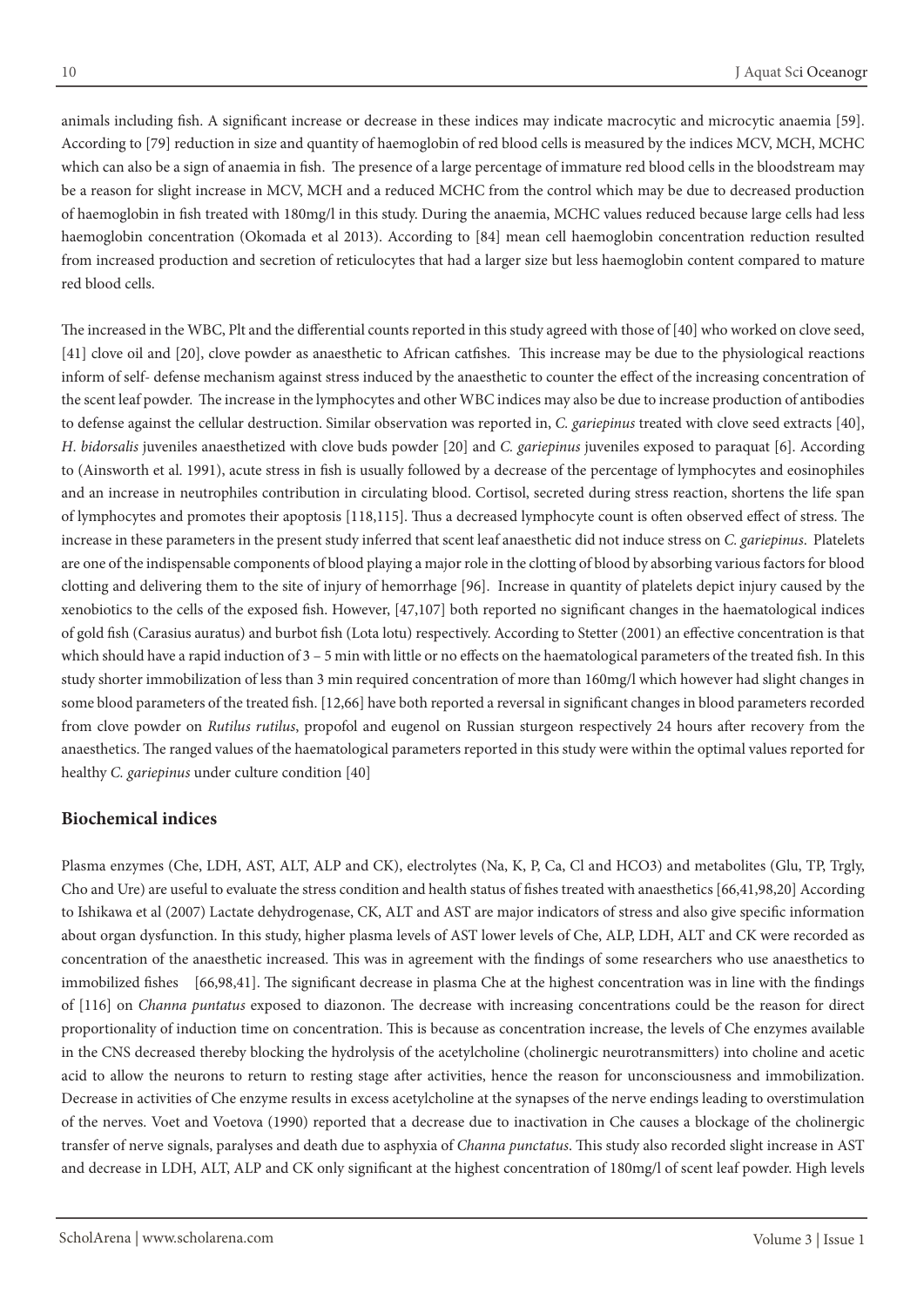of AST is an indication of greater energy demand associated with synthesizing activities of cells [107,89] reported that decrease in plasma enzymes could be attributed to their inhibition or reduction in the rate of their synthesis in the liver and cellular activities. Plasma LDH levels can be influenced by exercise, and it increase has been suggested to be a factor in the mortality during fish capture and transport. [82] indicated that the increased level of lactate may have a functional role in sustaining elevated glucose levels in response to stress as a readily available energy source. The decrease in this study is in agreement with [72] who observed a decrease in plasma lactate in matrinxãs anesthetized with 60 mg L-1 benzocaine and 600 mg L-1 phenoxyethanol for 10 min. Transaminases are important enzymes for monitoring the health status of fish and is used to in the diagnosis of damages caused by xenobiotics to various tissues [60]. Alanine aminotransferase is known to play a key role in mobilizing L- amono acids for gluconeogenesis and function as links between carbohydrate and protein metabolism under altered physiological, pathological and induced environmental conditions [100]. According to [9] higher levels of ALT is indication of efficient utilization amino acids for metabolic purposes. The low levels reported in this study could be attributed to the reduced metabolic rate due to immobilization of the treated fish. However elevated levels of ALT and unchanged values of AST, ALP, and CK have been reported for common carp treated with 2 – phenoxyethanol for 24 hours [113,66] also reported an unchanged activity of AST, ALT and CK which reflects no tissue damage following both propofol and eugenol anaesthesia in Russian sturgeon. The fact that treated fish regained consciousness and with no mortality recorded during recovery is an indication that Che, AST and other enzymes returned to normal after scent leaf powder anaesthesia.

Electrolytes function in controlling fluid distribution, intra and extracellular acidobasic equilibrium, maintaining osmotic pressure of body fluids and normal neuro-muscular irritability. The increase in the concentration of Na+ and K+ in the blood of the *C. gariepinus* exposed to scent leaf powder and decrease in Ca+ agreed with the findings of [12,73] in *C. gariepinus* exposed to diazinon and [112] in European catfish exposed to Clove oil anaesthetic. This was also in agreement with the findings of [98] on matrinxas, Brycon amazonicus treated with essential oil from *O. gratissimum* and [66].

 on Russian sturgeon treated with propofol and eugenol anaesthetics. Calcium ion and inorganic Phosphorus functionally participate in maintaining normal irritability of the heart, muscles and nerves, as well as the selective permeability of cell membranes. According to Ghosh and Joshi (2008) Increased level of both P and Ca following anesthesia leads to acute respiratory acidosis while decrease in both indices will cause respiratory alkalosis which was not the case in this study. [12] stated that the increase in Na+ and K+ in blood plasma of catfish, in combination with the decrease in cholinesterase indicates inhibition of the heart function and a neurotoxic damage to the central nervous system (CNS). This may probably be why anaesthesia was induced on the *C. gariepinus*. A decrease in Na and Cl levels could explain increases blood water content McDonald and Milligan (1997), but this was also not found in the present study.

Cortisol and some plasma metabolites are physiological indicators of stress in fishes when exposed to handling and xenobiotics (Wagner et al., 2002). Glucose is considered as the main source of energy for fish cells and rapid increase of blood glucose follows acute stress in fish [51]. In fish, proteins are among the main energy sources which play an important role in the maintenance of blood glucose [102]. Triglycerides are synthesized from carbohydrates in liver and stored in fat tissue as an energy source [110]. The significant (p < 0.05) elevation in plasma Glu, TP, Trgly and Ure at the higher concentrations (160 and 180mg/l) from the control were in line with the findings of [56] *Channa punctatus*, [107] on Lota lota both treated with clove oil and Ribeiro et al (2015) on *Bryzon amazonicus* anaesthetized with essential oil of *O. gratissimum*. According to Inoue et al (2005) a rise in glucose concentration is a second order reaction under stress and is mediated by the rise in cortisol concentration by stress. The non – significant ( $p >$ 0.05) changes in glucose in fish treated with concentration below 160mg/l in this study also corroborated the studies of Iversen et al (2003) on Atlantic salmon treated with clove oil, [113].on common carp anaesthetized with 2 – phenoxyethanol and [66] on Russian sturgeon anaesthetized with propofol and eugenol. The rise in glucose is due to increase demand for energy resulting in the increase in catecholamine and corticosteroids known to induce excessive secretion of adrenaline, which stimulates breakdown of glycogen to glucose to satisfy new energy demand (Pickering et al 1982). Since no mortality was recorded during and after anaesthesia in this study, the rise in glucose could be because of incomplete metabolism of blood sugar due to increased muscular activities before deep anaesthesia. The increased plasma protein may lead to increased osmotic pressure and osmolality of the plasma and resulting from the movement of protein into the cellular compartment (Velisek et al., 2006). Hyperproteinaemia in fish exposed to toxicants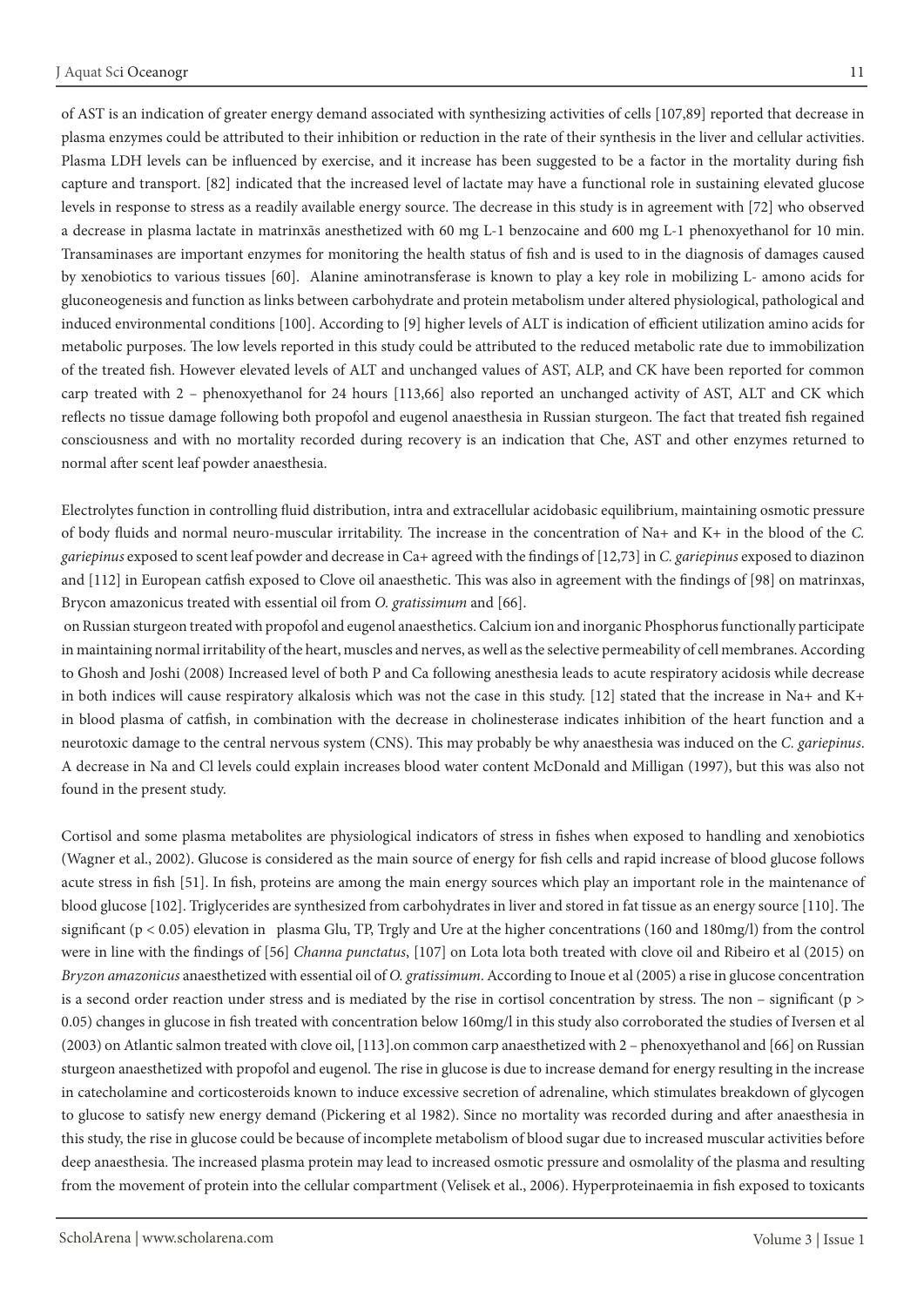may be due to water loss in plasma, elevated de novo synthesis or relative changes in blood protein mobilization (Al-Attar, 2005). The slight increase recorded in this study could be an attempt of the treated fish to meet up increasing demand to detoxification, immune response and physiological reaction to xenobiotics (Mommsen et al 1999). The slight increase in the levels of triglycerides agrees with the findings of Okey (2019) on *H*. *bidorsalis* treated with clove powder and Gomulka et al (2008) on Siberian sturgeon exposed to clove oil. However, unchanged triglyceride level was found in rainbow trout and common carp anesthetized with both eugenol and 2-phenoxyetanol (Velišek et al., 2005, 113]. According to Iwama et al (1989) fish under stress mobilized triglycerides and proteins to fulfil an increased energy demand to sustained increase physical activities, biotransformation and excretion of the toxicant. Cholesterols level in this study decreased slight as concentration of scent leaf powder anaeasthetic increased. This finding disagrees with several researchers who reported increase in cholesterol level in *C. gariepinus* exposed various to toxicants [19,80,25]. Increase in plasma cholesterol level is an indication of stress and increase lipid mobilization due to decrease lipoprotein lipase activity (Sharma et al 1982). Bayea et al. (2006) and Gomułka et al. (2008) suggested that hyperlipidemia is an alternative pathway of energy stores mobilization in sturgeons under stress conditions. Most workers who use biochemical indices to assessed stress in fish have reported that cholesterol and triglyceride did not differ  $(P > 0.05)$  when exposed to anaesthetics [113]; Velisek et al., 2006). Hypercholestrolemia observed may be due impairment of liver and inhibition of enzymes which convert cholesterol into bile acid (Kori-Siakpere et al., 2011) which was not the case in this study. The decrease cholesterol level is an indication that the treated fish were not under stress and lipid were not mobilized. However increased lipoprotein lipase activity plays a role in the reduction of plasma lipid (Sharma et al., 1982). The non- significant increase in urea of fish treated with scent leaf anaesthetic is in line with the findings of several researchers who used anaesthetic on fish (Velisek et al 2005; 2006; Okey, 2019). This implies that fish anaesthesia have reduced metabolic activities hence generate little or no nitrogenous waste and is evidence in the nonsignificant change observed in the plasma. [66] reported that increased level of urea can be attributed to protein catabolism and gluconeogenesis which is activated to meet the demand for glucose in response to stress. According to [109] increase in urea could be due to protein being used to meet the energy demand during xenobiotics intoxication. The unchanged values recorded in this study is an indication that scent leaf was not toxic to the cell of the African catfish.

# **Conclusion**

This research work investigated the effects of scent leaf powder on the haematological and biochemical profiles of African catfish juveniles. The result obtained revealed that shorter immobilization of 2.25 min can be achieve with higher concentration (180mg/l) but with longer full recovery time of 18.50 min. Minimal changes were recorded in some haematological and biochemical parameters with no mortality recorded during and after exposure. However, *C. gariepinus* anaesthetized with scent leaf powder of 120 – 180mg/l had no negative effects on the haematolgical and biochemical parameters of the treated fish, hence can be recommended as save anaesthetic for aquaculture species.

# **Acknowledgements**

Many thanks to Tertiary Education Fund (TetFund) for sponsoring this research through the Directorate of Research and Development Cross River University of Technology (CRUTECH), Calabar. We also thank the Head, Department of Fisheries and Aquatic Science, CRUTECH Obubra Campus for the logistic support.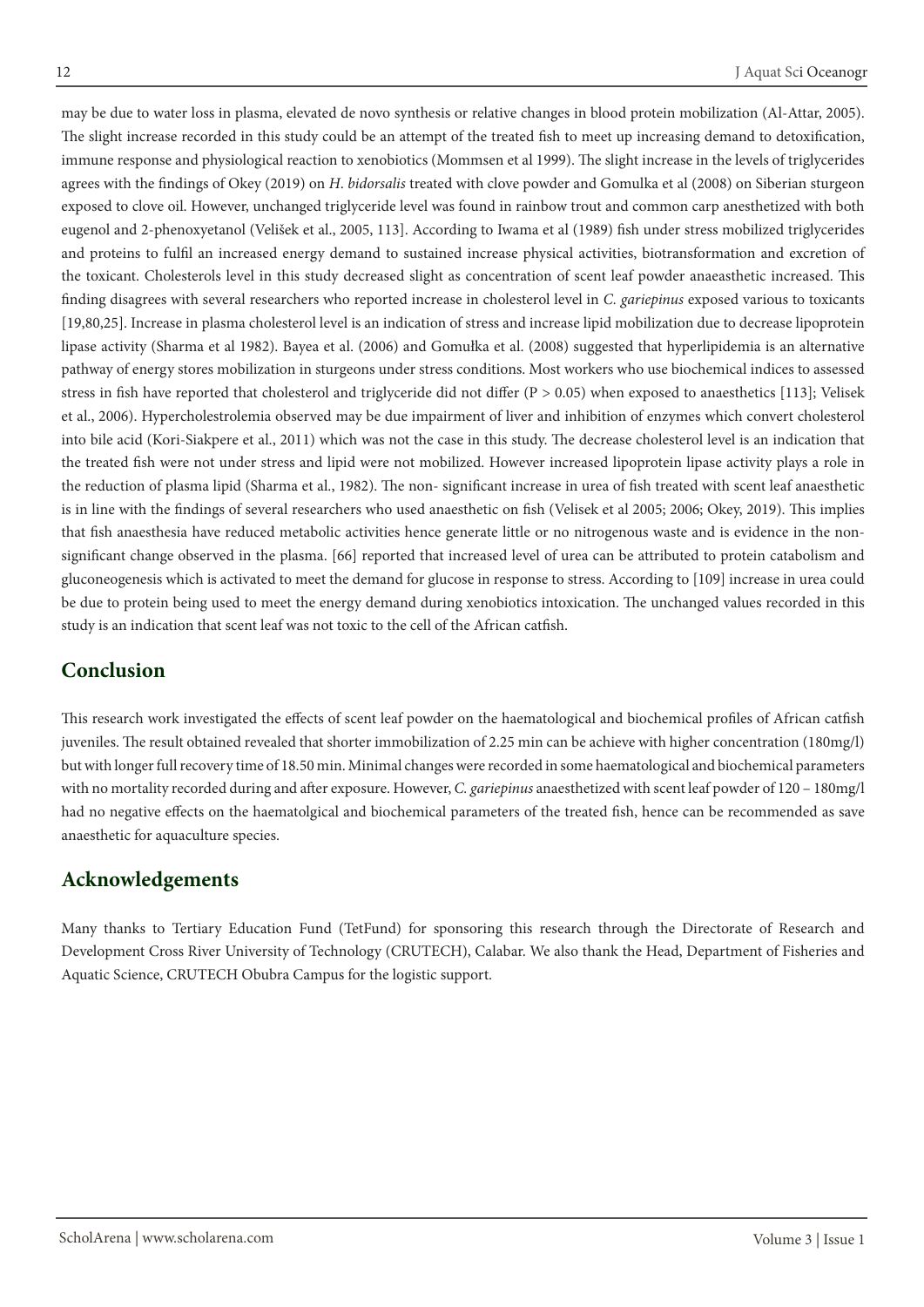#### **References**

1. Baker DW, Wood AM, Litvak MK and Kieffer JD (2005)"Haematology of juvenile Acipenser oxyrinchus and Acipenser brevirostrum at rest and following forced activity" JFish Biol 208- 21

2. Kiessling AA, Johanson D, Zahl IH, Samuelsen OB (2009) Pharmacokinetics plasma cortisol and effectiveness of benzocaine MS-222 and isoeuginol measured in individual dorsal aorta-cannulated Atlantic salmon (Salmo salar) following bath administrationAquaculture 286:301-08

3. Wagner E, Arndt R, Hilton B (2004) Physiological stress responses egg survival and sperm motility for rainbow trout broodstock anaesthetized with clove oil tricaine methanesulfonate or carbon dioxideAquaculture 211:353-66.

4. Okey B, Keremah RI, Ofem BO (2013) Effect of Clove (Eugenia aromatica) powder anaesthetic on some haematological parameters in hybrid catfish (Heterobranchus bidorsalis ♀ x *Clarias gariepinus* ♂) juvenilesInternational Journal of Fisheries and Aquaculture 5:184-92

5. Okey IB, Ayotunde EO, Patrick BU (2017) Behavioural Responses and Mortality of *Clarias gariepinus* Juveniles Exposed to Acute Concentrations of ParaquatSumerianz Journal of Agriculture and Veterinary 4:49-54

6. Okey IB, Igiri MR (2021) Evaluation of acute toxicity and anaesthetic efficacy of scent leaf (*Ocimum gratissimum*) in African catfish (*Clarias gariepinus*) juvenilesInternational journal of Fisheries and Aquaculture Research 7:1-19

7. Adebayo SF, Olufayo MO, (2017) Anaesthetic effects of Datura stramonium Leaf on Heterobranchus bidorsalis JuvenilesInternational Journal of Fisheries and Aquatic Studies 5:590-3

8. Olufayo MO, Ojo OM (2017) Anaesthetic effects and haematological responses of heterobranchus bidorsalis juveniles exposed to clove oilInternational Journal of Fisheries and Aquaculture 9:116-121

9. Adewale AY, Adeshina I, Yusuf OY, (2017) Anaesthetic effect of *Ocimum gratissimum* extrats on Oreochromis niloticus juvenilesEuropean Journal of Experimental Biology 7:1-419

10. Keene JL, Noakes DG, Moccia RD, Soto CG (1998) The efficacy of clove oil as an anesthetic for rainbow trout Onchorhynchus mykiss (Walbaum)AquacRes 29:89-101

11. Woody CA, Nelson J, Ramstad K (2002) Clove oil as an anaesthetic for adult sockeye salmon: field trailsJournal of Fish Biology 60340-47

12. Sudagra M, Mohammadizarejabada A, Mazandarania R, Pooralimotlagh (2009) The effect of clove powder as an anesthetic and its effects on hematological parameters on roach (Rutilus rutilus) Journal of aquaculture feed science and nutrition 1 :1-5

13. Akinrotimi OA, Gabriel UU, Deekae SN (2014) Anaesthetic efficacy of sodium bicarbonate and its effects on the blood parameters of African catfish *Clarias gariepinus* (Burchell 1822) Journal of Aquatic sciences 29:233-46

14. Okey IB, Keremah RI, Gabriel UU (2018) The efficacy of clove (Eugenia caryophyllata) powder as anaesthesia on African catfishes (*Clarias gariepinus* and Heterobranchus bidorsalis) fingerlingsJ Aquac Mar Bio l7:182-8

15. Okey IB (2021) Immobilization and survival rate of the life stages of African catfish (*Clarias gariepinus*) exposed to clove (Eugenia caryophyllata) powder International Journal of Fisheries and Aquatic Studies 9:214-21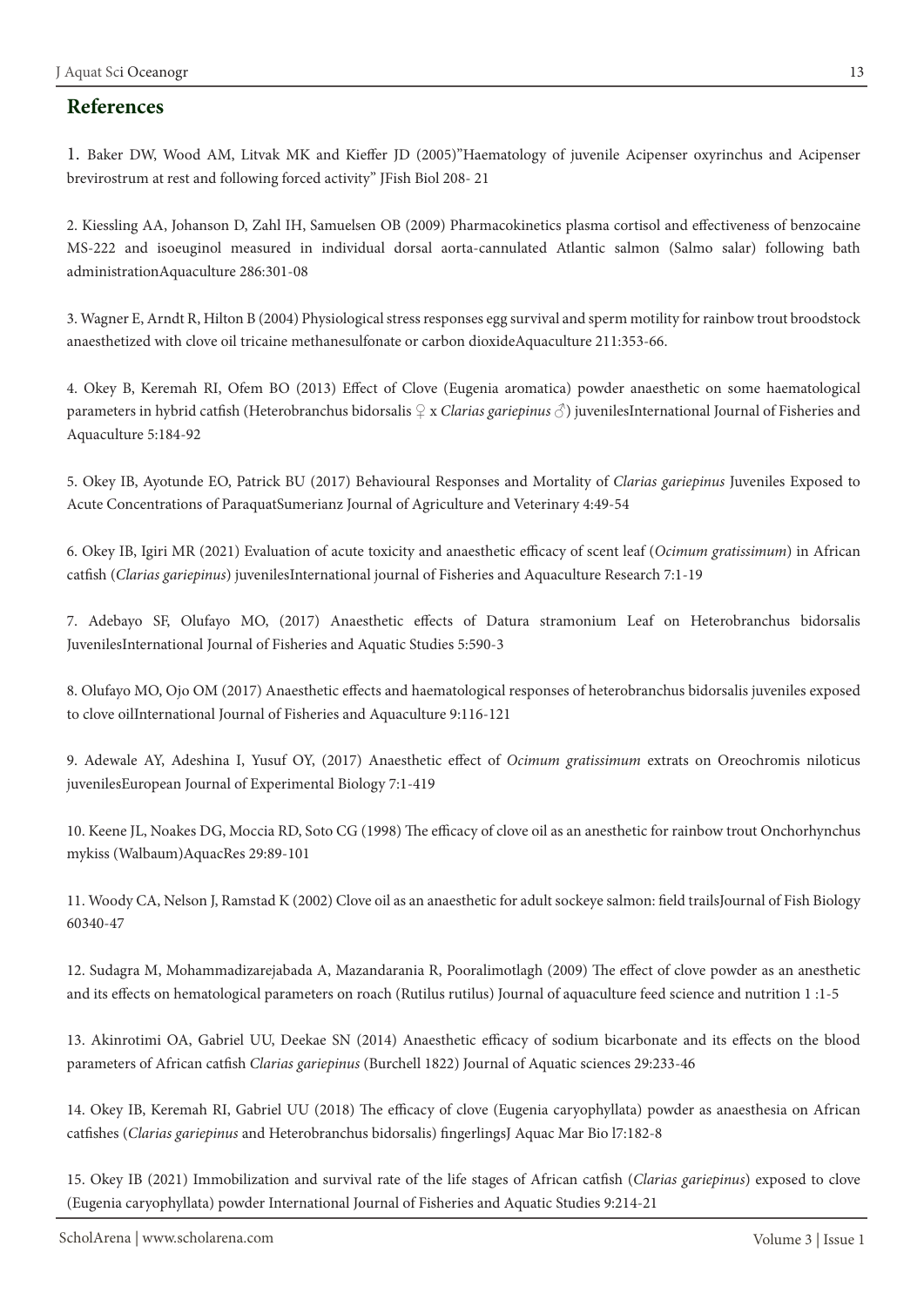16. Agokei OE, Adebisi AA (2010) Tobacco as an anesthetic for fish handling proceduresJMedicinal Plants Res4(14): 1396-1399

17. Okey IB, Ayotunde EO,a Patrick BU (2021) Behavioural Responses and Mortality of *Clarias gariepinus* Juveniles Exposed to Acute Concentrations of ParaquatSumerianz Journal of Agriculture and Veterinary 4:49-54

18. Logambal SM, Micheal D (2000) Immunostimulatory effect of Azadirachtin in Oreochromis mossambicus (Peters)Indian journal of experimental biology 38:1092-6

19. Abalaka SM, Esievo1 KA and Shoyinka SA, (2010) Evaluation of biochemical changes in *Clarias gariepinus* adults exposed to aqueous and ethanolic extracts of Parkia biglobosa podsAfrican Journal of Biotechnology 10: 234-40

20. Okey IB (2019) Anaesthetic Effects of clove (Eugenia caryophylatta) on Some Haematological and Biochemical Parameters of Heterobranchus bidorsalis JuvenilesJournal of Fisheries and Aquaculture Research 4:016-027

21. Omoniyi I, Agbon AO, Sodunke SA (2002) Effect of lethal and sub-lethal concentrations of Tobacco (Nicotiana tobaccum) leaf dust extract on weight and haematological changes in *Clarias gariepinus* (Burchell)Journal of Applied Science and Environmental Management 6:37- 41

22. Fafioye OO, Adebisi AA, Fagade SO (2004) Toxicity of Parkia biglobosa and Raphia vinifera on *Clarias gariepinus* juvenilesAfrican Journal of Biotechnology 3:627-30

23. Hoseini SM (2011) Efficacy of clove powder solution on stress mitigation in juvenile common carps (Cyprinus carpio L) Comparative Clinical Pathology 20:359-62

24. Farahi A, Kasiri A, Talebi A, Sudagar M (2011) Effects of Clove Extract as an Anaesthetic on Sperm Motility Traits and Some Haematological Parameters in Prussian Carp Carassius gibelioAdvances in Environmental Biology 5:1406-10

25. Adedeji OB, (2009) Effects of diazinon on blood parameters in the African catfish (*Clarias gariepinus*) African Journal Biotechnology 8:3940- 6

26. Okomoda V, Ataguba G, Ayuba V (2010) Hematological response of *Clarias gariepinus* fingerlings exposed to acute concentrations of Sunsate®JStress PhysiolBiochem 9:271-8

27. Atamanalp M, Yanik T (2003) Alterations in haematological parameters of rainbow trout (Oncorhynchus mykiss) exposed to mancozebTurkish Journal Veterinary and Animal Science 27:1213-7

28. Ramesh Mand Saravanan M C (2008) Haematological and biochemical responses in a freshwater fish Cyprinus carpio exposed to ChlorpyrofosInternational Journal of Integrative Biology 3:180-83

29. Ralio E, Mikinman M (1985) Effect of sampling on blood parameters in rainbow trout Salmo gaidneriJournal of Fisheries Research and Biodiversity 26:72 -732

30. Coppo JA Mussart NB& Fioranelli SA (2002) Physiological variations of enzymatic activities in blood of Bullfrog Rana catesbeina (Shaw 1802) Revised Veterinary 12:22-7

31. Shalaby AM (1997) Biochemical and physiological studies on metal contamination in the common carp (Cyprinus carpio L) (Doctoral Thesis) Zagazig University Faculty of Science (Benha branch)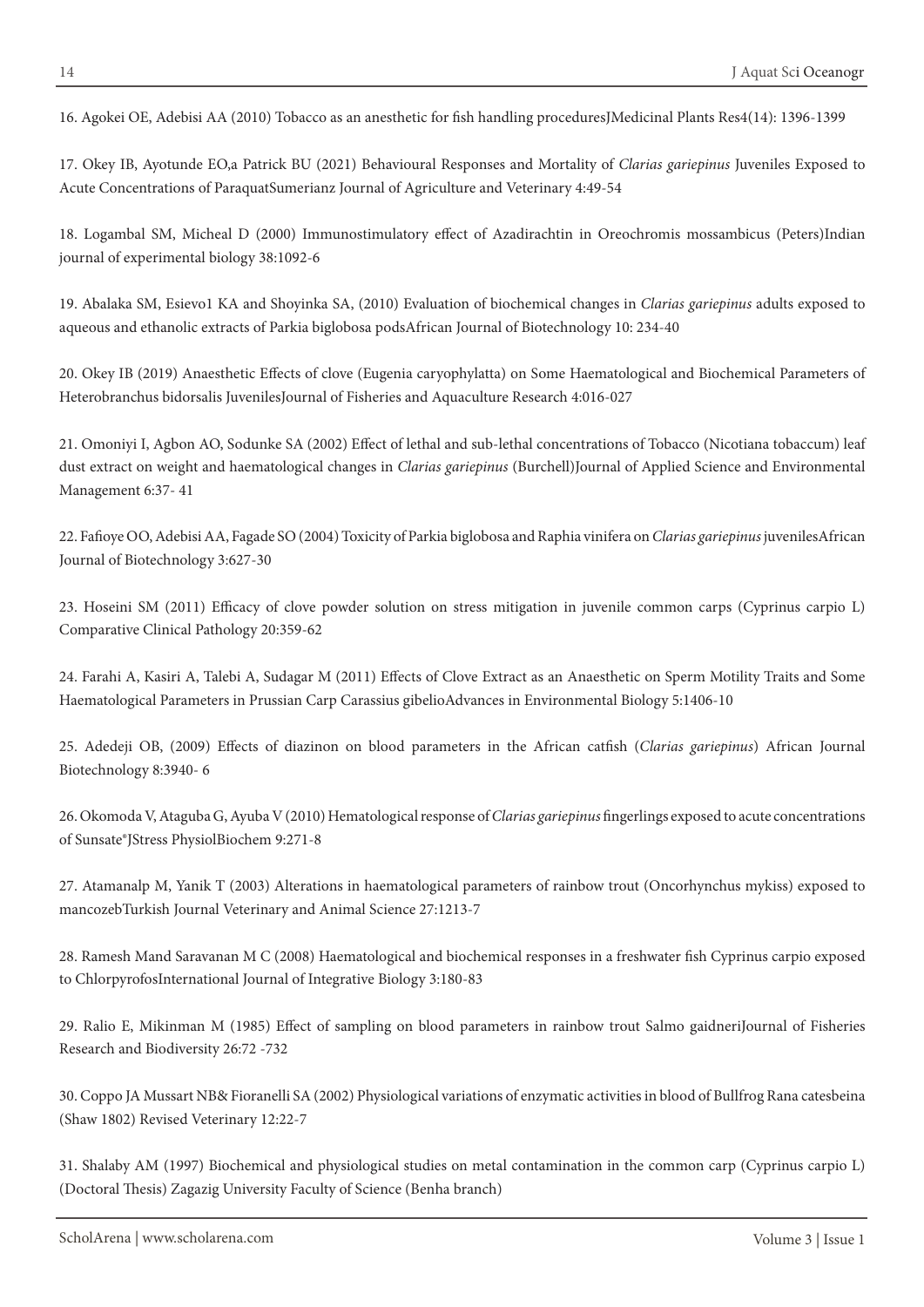32. Wells RM, McIntyre RH, Morgan AK, Davie PS (1986) Physiological stress responses in big gamefish after exposure: Observations on plasma chemistry and blood factorsComperative Biochemistry and Physiology 84:565-71

33. Gabriel UU, George ADI (2005) Plasma enzymes in *Clarias gariepinus* exposed to chronic levels of round up (glyphosate) Environment and Ecology 23:271-6

34. Sogbesan AO, Ugwumba AAA (2008) Nutritional values of some non-conventional animal protein feed stuffs used as fishmeal supplement in aquaculture practices in NigeriaTurkish Journal of Fisheries and Aquatic Sciences 8:159-64

35. Mbakwem - Aniebo C, Onianwa O, Okonko IO (2012) Effects of *Ocimum gratissimum* Leaves on Common Dermatophytes and Causative Agent of Pityriasis Versicolor in Rivers State NigeriaJournal of Microbiology Research 2:108-13.

36. Effraim KD, Salami HA, Osewa TS (2000) The effect of aqueous leaf extract of *Ocimum gratissimum* on haematological and biochemical parameters in rabbits Afr JBiomed Res 3:175-9

37. Nahak G, Mishra RC, Sahu RK (2011) Phytochemical investigation and in vitro antioxidant evaluation of some Ocimum species Journal of Pharmacy Research 4:2340-3

38. Boijink CL, Queiroz CA, Chagas EC (2016) Anesthetic and anthelminthic effects of clove basil (*Ocimum gratissimum*) essential oil for Tambaqui (Colossoma macropomum) Aquaculture 28:16

39. Okey IB, Gabriel UU, Deekae SN (2018) Comparative effects of the acute toxicity of clove (Eugenia aromatica) powder to *Clarias gariepinus* and Heterobranchus bidorsalis fingerlingsIntJInnStudAquBioFish4:19-26

40. Akinrotimi OA, Gabriel UU, Edun OM (2015) The efficacy of clove seed extracts as an anaesthetic agent and its effect on haematological parameters of African catfish (*Clarias gariepinus*) International Journal Aquaculture Fishery Science 1:042-7

41. Adeshina I, Adewale YA and Yusuf YO, (2016) Eugenia cayrophyllata Oil as Anesthetic in Cultured African Catfish (*Clarias gariepinus* Burchell 1822) JuvenilesNigerian Journal of Fisheries and Aquaculture 4:8-17

42. Rombough PJ (2007) Ontogenetic changes in the toxicity and efficacy of the anaesthetic MS222 (tricaine methanesulfonate) in zebrafish (Danio rerio) larvaeCompBiochemPhysiolA MolIntegrPhysiol1 48:463-9

43. Akinrotimi OA, Edun OM, Dan ME (2013) Effects of clove seed as anaesthetic agents in two species of Grey Mullets Liza falcipinnis and Liza grandisquamisJAquatSci 1:7-10

44. Martin SMA, Hossain MA, Hashim MA (2009) Clove oil anaesthesia in singhi (Heteropneustes fossilis) and lata (Channa punctatus) fish The Bangladesh Veterinarian 26:68-73

45. Solomon SG, Cheikyula JO, Anju DT (2014) Behavioural responses of Heterobranchus longifilis juvenilesVal (Pisces: 1840) exposed to freeze dried bark extract of Tephrosia vogelii as an anaestheticJournal of Stress Physiology and Biochemistry 10:82-92

46. Al-Attar AM (2005) Biochemical effects of short-term cadmium exposure on the freshwater fish Oreochromis Nilotic Us Journal of Biological Sciences 5:260-5

47. Abdolazizi S, Naghdi Nand, Kamaya B, (2011) Effect of clove oil as an anaesthetic on some haematological parameters of Carassius auratusAquat Res Dev 2:1-3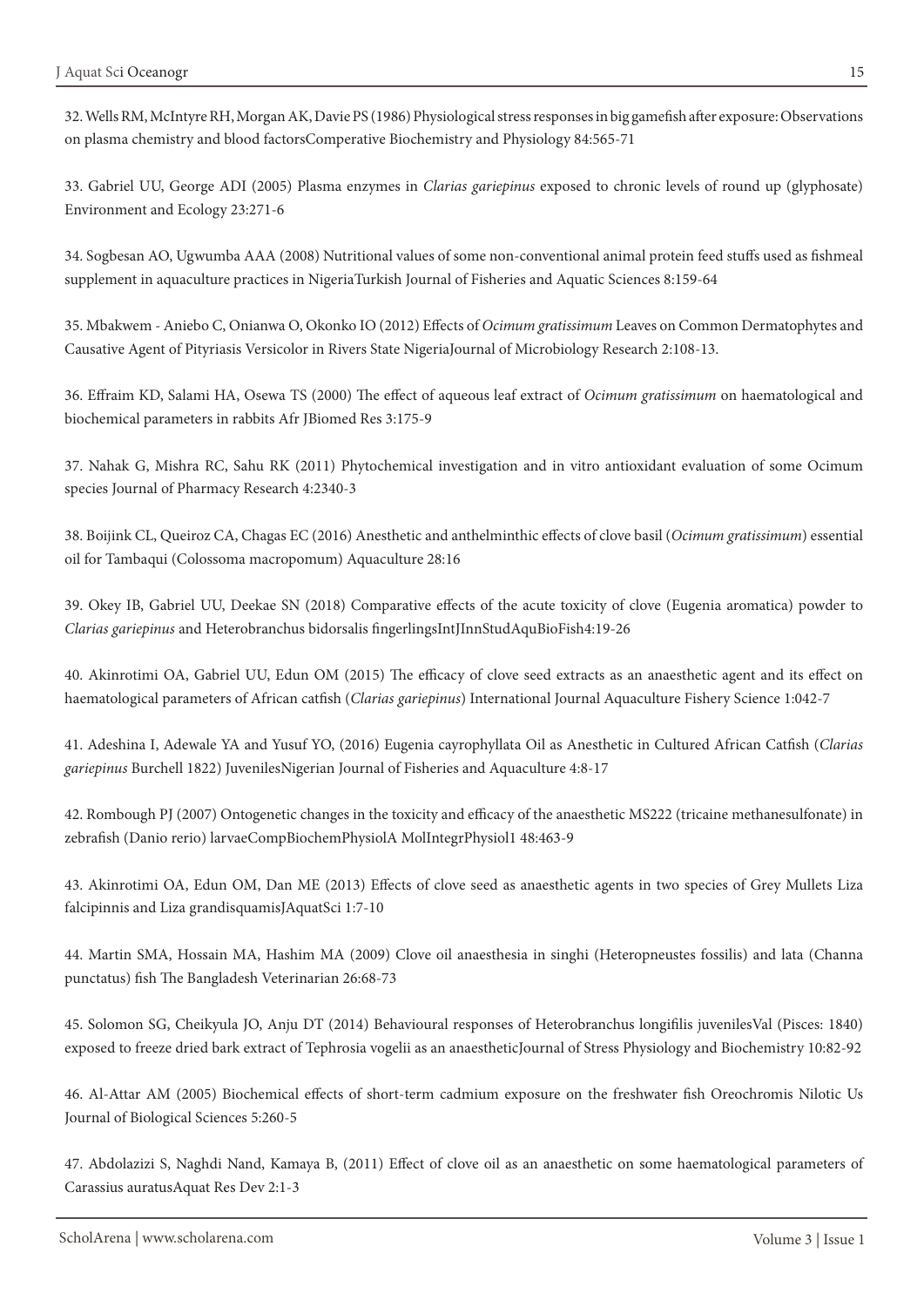48. Bahmani M, Kazemi R, Donskaya P (2001) A Comparative Study of Some Hematological Features in Young Reared SturgeonFish Physiology and Biochemistry24:135-140

49. Bahmani M, Kazemi R, Donskaya PA (2001) Comparative Study of Some Hematological Features in Young Reared SturgeonFish Physiology and Biochemistry 24:135-40

50. Adeyemo O, Agbede SA, Olaniyan AO and Shoaga OA, (2003) The haematological response of *Clarias gariepinus* to changes in acclimation temperature African Journal Biomedical Resources 6 105-108

51. Barton BA (2002) Stress in fishes: A diversity of responses with particular reference to changes in circulating corticosteroidsInteg Comp Biol 42:517-25

52. Beyea MM, Benfey TJ, Kieffer JD (2006) Hematology and stress physiology of juvenile diploid and triploid short nose sturgeon (Acipenser brevirostrum) Fish Physiol Biochem 31: 303-13

53. Bhujel RC (2008) Statistics for AquacultureJohn Wiley & Sons

54. Akinrotimi OA, Aiyeloja JO, (2018) "Effectiveness of Nutmeg extracts as anaesthetics in transportation of Tilapia guineensisIn Ndimele PE(eds)" In 33rd Annual Conference of the Fisheries Society of Nigeria October 29th –November 2nd 2018 Ikorodu Lagos State Nigeria 67-70

55. Burka JF, Hammel KL, Horsberg TE, Johnson GR and Rainnie DJ (1997) Drugs in salmonid aquaculture a review Journal of Veterinary Pharmacology and Therapeutics 20 333-49

56. Chelladurai1 G, Mohanraj J, Subbulakshmi S (2013) Comparative efficacy of clove oil and 2-phenoxy ethanol on serum biochemical changes and histological studies in channa punctatusJournal of drug delivery and therapeutics 3:61- 3

57. Cho GK, Heath DD (2000) Comparison of Tricaine Methanesulphonate (MS 222) and Oil Clove Anaesthesia Effects on The Physiology of Juvenile Chinook Salmon (Oncorhynchus tshawytscha) (Walbaum)Aquaculture Research 31:537-46

58. Cunha MA, Barros FMC, Garcia LO, Veeck APL, Heinzmann BM, Loro VL, et al. (2010) Essential Oil of Lippia alba: A New Anaesthetic for Silver Catfish Rhamdia quelen Aquaculture 306:403-6

59. Dacie JV, Lewis SM (2011) "Practical hematology"11th edition New York: Churchill Livingstone2011; 41

60. De La, Torre FR, Salibian A, Fervari L (2000) Biomarkers assessment in juvenile Cyprinus carpio exposed towater borne cadmium Environmental Pollution 109:277-82

61. Doleželová P, Mácová S, Plhalová L, Pištěková V, Svobodová Z, et al. (2011) The acute toxicity of clove oil to fish Danio rerio and Poecilia reticulate Acta Vet Brno 80:305-8

62. Gabriel UU, Deekae SN, Akinrotimi OA, Orokotan OO (2011) Haematological Responses of *Clarias gariepinus* Exposed to Anaesthetics MetomidateContinental Journal of Pharmacology and Toxicology Research 4:18-29

63. Ghosh AK, Joshi SR (2008) Disorders of calcium phosphorus and magnesium metabolismJ Assoc Physician India 56:613-21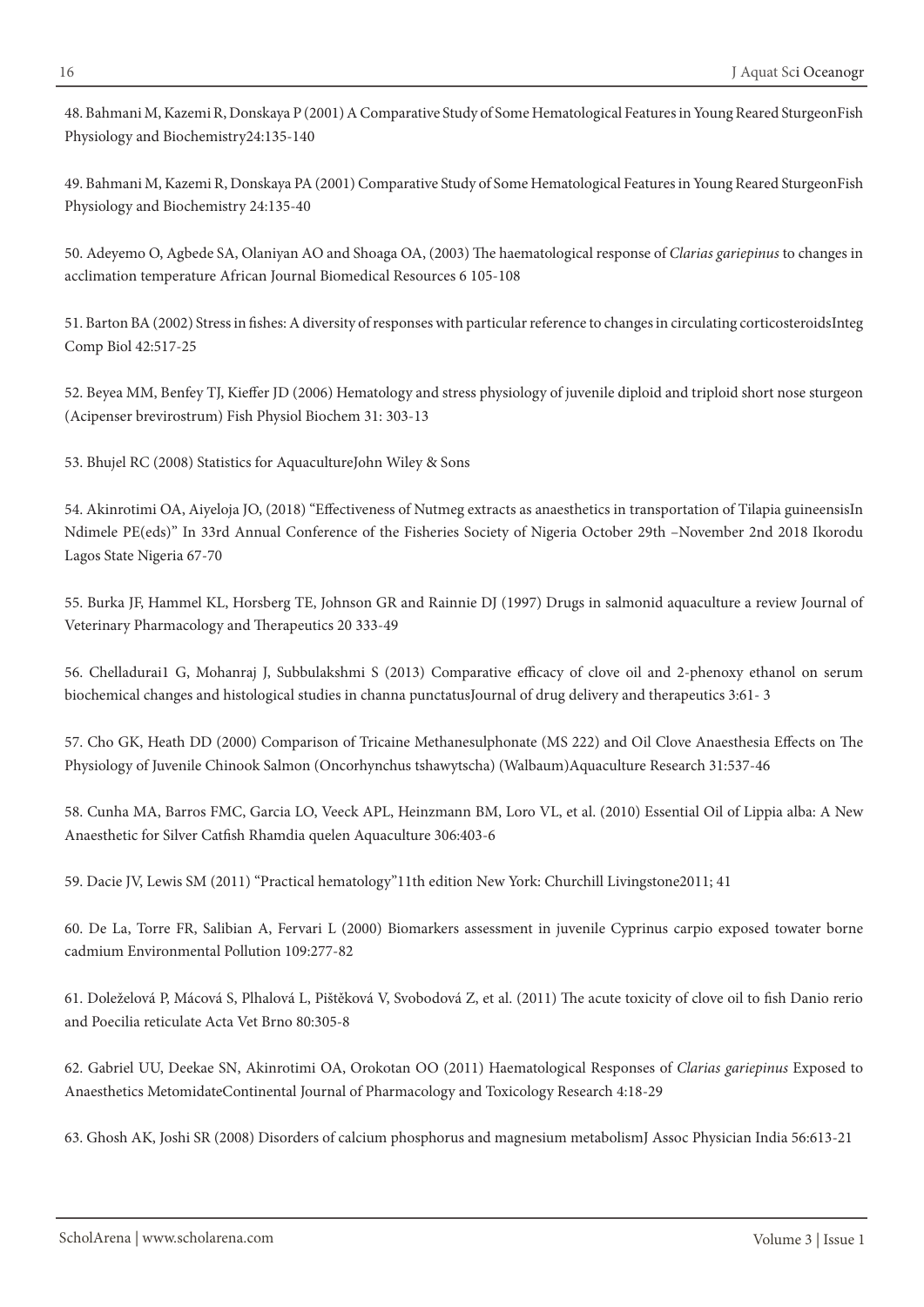64. Gilderhus PA, Marking LL (1987) Comparative Efficacy of 16 Anaesthetic Chemicals in Rainbow TroutNorth American Journal of Fisheries Management 7:288-92

65. Gomułka P, Własow T, Velíšek J, Svobodová Z, Chmielińska E, et al. (2008) Effects of eugenol and MS 222 anesthesia on Siberian sturgeon Acipenser baerii BrandtActa Vet Brno 77: 447-53

66. Gomułka P, Dągowski J, Własow T, Szczepkowski M, Czerniak E, Ziomek E, Szczerbowski A, Łuczyńsk M and (2015) Haematological and Biochemical Blood Profile in Russian Sturgeon Following Propofol and Eugenol AnaesthesiaTurkish Journal of Fisheries and Aquatic Sciences 15: 13-17

67. Gressler LT, Silva LL, Heinzmann BM (2017) Anestésicos em animais aquáticosIn: Baldisserotto B Gomes LC Heinzmann BM Cunha MA(Eds) Farmacologia aplicada à aquiculturaUFSM Santa Maria1 467-537

68. Hashemi RA, Jaddi Y, Sadeghi MA, Ghiamati S, Motazedi M (2017) Study of Toxicology Effects of Herbicide Paraquat on Heamatological Parameters of Mesopotamichthys sharpeyiOpen Journal of Marine Science7:258-70

69. Hecht T, Uys W, Britz PJ (1988) The culture of sharptooth catfish *Clarias gariepinus* in southern AfricaSouth African National Scientific Programmes Report No153 133 ppPretoria Council for Scientific and Industrial Research

70. Hoseini SMand Ghelichpour M (2011) Efficacy of clove solution on blood sampling and hematological study in Beluga Huso huso (L) FishPhysiolBiochemDOI 101007/s10695- 011-9529-5

71. Ilori M, Sheteolu AO, Omonigbehin EA, Adeneye AA (1996) Antibacterial Activity of *Ocimum gratissimum*(Lamiaceae) Diarrheal DisRes 14:283-85

72. Inoue LAKA, Hackbarth A, Moraes G (2004) Avaliação dos anestésicos 2-phenoxyethanol e benzocaina no manejo do matrinxã (Brycon cephalus) Biodiversidade Pampeana 2:10-15

73. Inyang IR, Daka ER, Ogamba EN (2010) Changes in electrolyte activities of *Clarias gariepinus* exposed to diazinonBiological Environmental and Scientific Journal of the Tropic 7:198-202

74. Ishikawa NM, Ranzani-Paiva MJT, Lombardi JV, Ferreira CM (2007) Haematological parameters in Nile Tilapia Oreochromis niloticus exposed to sub-lethal concentrations of mercuryBrazilian Archives of Biology and Technology 50:619-26

75. Iversen M, Finstad BMc, Kinley RS, Eliassen RA (2003) The efficacy of metomidate clove oil aqui-s and benzoak as anesthetics in atlantic salmon (Salmo salar L) smolts and their potential stress-reducing capacityAquaculture 221:549-66

76. Iwama GK, McGeer JC, Pawluck MP (1989) The effect of five fish anesthetics on acid-base balance hematocrit blood gases cortisol and adrenaline in rainbow troutCanadian Journal of Zoology 67:2065-73

77. JOMeneses MVS, Couto NC, Sousa Fdos S, Cunha HA, Abe FM, Ramos EC, Chagas FCM, Chaves ML, Martins AN, Maria PC, FCarneiro RY, Fujimoto, et al. (2018) Efficacy of *Ocimum gratissimum* essential oil against the monogenean Cichlidogyrus tilapiae gill parasite of Nile tilapiaArqBrasMedVetZootec 497-50

78. King VW, Hooper B, Hillsgrove S, Benton C, Berlinsky DL (2005) The use of clove oil metomidate tricaine methanesulphonate and 2- phenoxyethanol for inducing anaesthesia and their effect on the cortisol stress response in black sea bass (Centropristis striata L) Aquaculture Research 36: 1442-9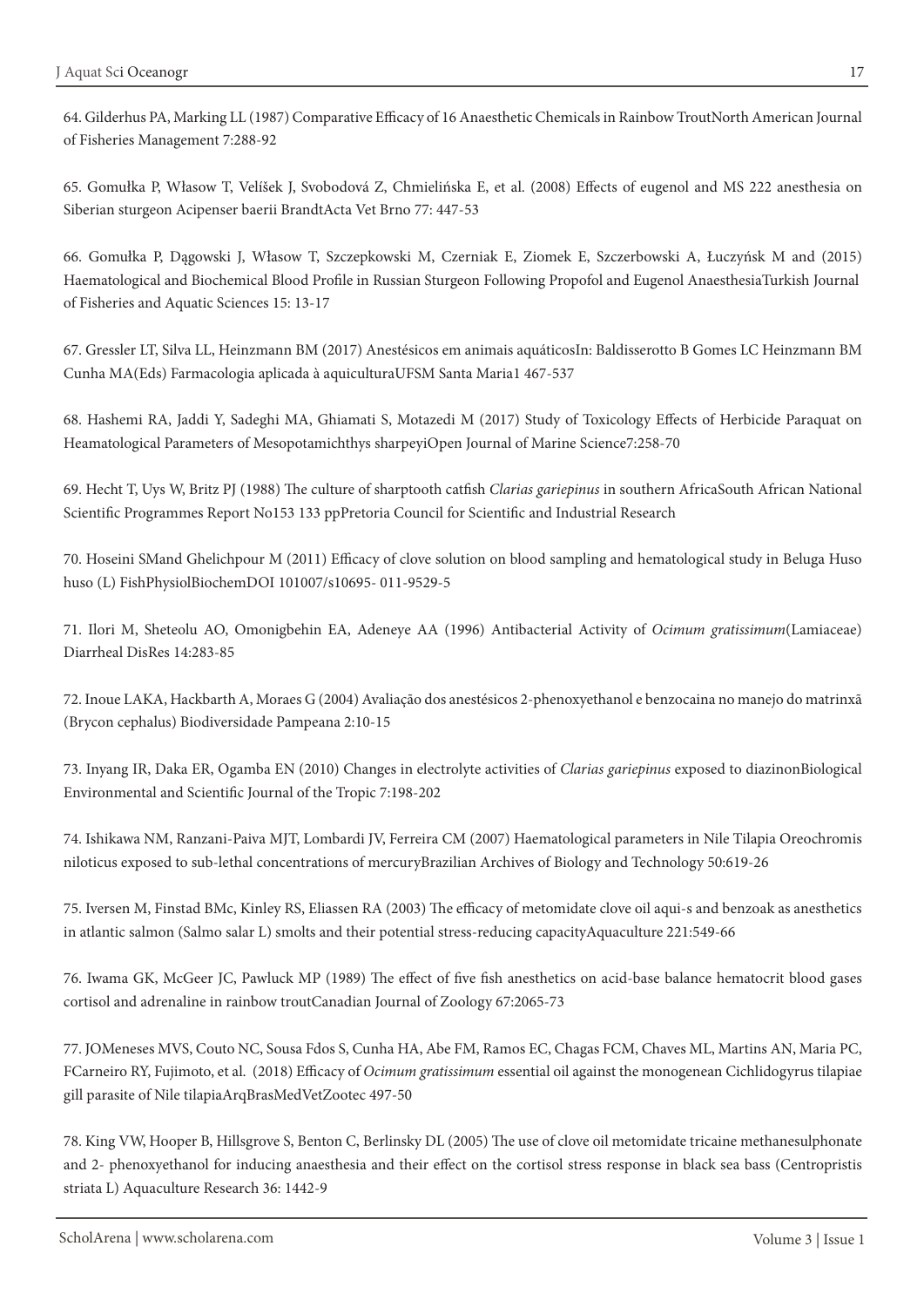79. Koprucu SS, Koprucu K, Ural MS, Ispir U, Pala M (2006) Acute Toxicity of Organophosphorous Pesticide Diazinon and Its Effects on Behavior and Some Hematological Parameters of Fingerling European Catfish (Silurus glanis L) Pesticide Biochemistry and Physiology 86:99-105

80. Kori-Siakpere O, Ikomi RB, Ogbe MG (2011) Biochemical response of the African catfish: *Clarias gariepinus* (Burchell 1822) to sublethal concentrations of potassium permanganateAnnuals of Biological Research 2:1-10

81. Kumar AA, Manindra M, Zafar B, Haider S, Sharma A (2011) Essential oil composition and antimicrobial activity of three Ocimum species from Uttarakhand (India)International Journal of Pharmacy and Pharmaceutical Sciences 3: 223-5

82. Leach GJ, Taylor MH (1980) The role of cortisol in stressinduced metabolic changes in Fundulus heteroclitusGenCompEndocnno l42: 219-77

83. Lee RG, Foerster J, Jukens J, Paraskevas F, Greer JP, Rodgers GM, et al. (1998) Wintrobe's Clinical HematologyTenth Edn Lippincott Williams and Wilkins New York USA

84. Lermen CL, Lappe R, Crestani M, Vieira VP, Gioda CR, Schetinger MRC, et al. (2004) Effect of Different Temperature Regimes on Metabolic and Blood Parameters of Silver Catfish Rhamdia quelenAquaculture Research 239:497-507

85. Marking LL, Meyer EP (1985) Are better anaesthetics needed in fisheries? Fisheries 10: 2-5

86. McDonald G, Milligan L (1997) Ionic osmotic and acid-base regulation in stressIn GIwama ADPickering JPSumpter & CBSchreck (Orgs) Fish stress and health in aquaculture (p119-144) Cambridge UK: University Press

87. Mitjana O, Bonastre C, Insua D, Falceto MV, Esteban J, Josa A, Espinosa E, et al. (2014) The efficacy and effect of repeated exposure to 2-phenoxyethanol clove oil and tricaine methane sulphonate as anesthetic agents on juvenile Angelfish (Pterophyllum scalare) Aquaculture (Amsterdam Netherlands) 491-95

88. Mommsen T, Vijay an MM, Moon TW (1999) Cortisol in teleosts: dynamics mechanisms of actions and metabolic regulation Reviews in Fish Biology and Fisheries 9:211-68

89. Mousa MMA, AMMEl–Ashram, MHamed (2008) Effects of Neem leaf extract on freshwater fishes and zooplankton community8 th International Symposium on Tilapia in AquacultureThe Central Laboratory for Aquaculture Research Cairo EgyptOctober 12-14

90. Mylonas CC, Cardinaletti G, Sigelaki I, Polzonetti-Magni A, (2005) Comparative Efficacy of Clove Oil and 2-Phenoxyethanol as Anesthetics in the Aquaculture of European Sea Bass (Dicentrarchus labrax) and Gilthead Sea Bream (Sparus aurata) at Different Temperatures Aquaculture 246:467-81

91. Nicula M, Banatean-Dunea I, Gergen I, Harmanescu M, Simiz E, Patruica S, Polen T, Marcu A, Lunca M, Szucs S, et al. (2010) Effect of natural zeolite on reducing tissue bioaccumulation and cadmium antagonism related to some mineral micro- and macronutrients in Prussian carp (Carassius gibelio) AACL Bio flux 3:171-9

92. Okey IB, Keremah RI, Gabriel UU (2018) The efficacy of clove (Eugenia caryophyllata) powder as anaesthesia on African catfishes (*Clarias gariepinus* and Heterobranchus bidorsalis) fingerlingsJ Aquac Mar Bio l7:182-8

93.Okomoda J, Ayuba VO, Omeji S (2010) Hematological Changes of *Clarias gariepinus* (Burchell 1822) Fingerlings Exposed to Acute Toxicity of FormalinProduction Agriculture and Technology 6:92-101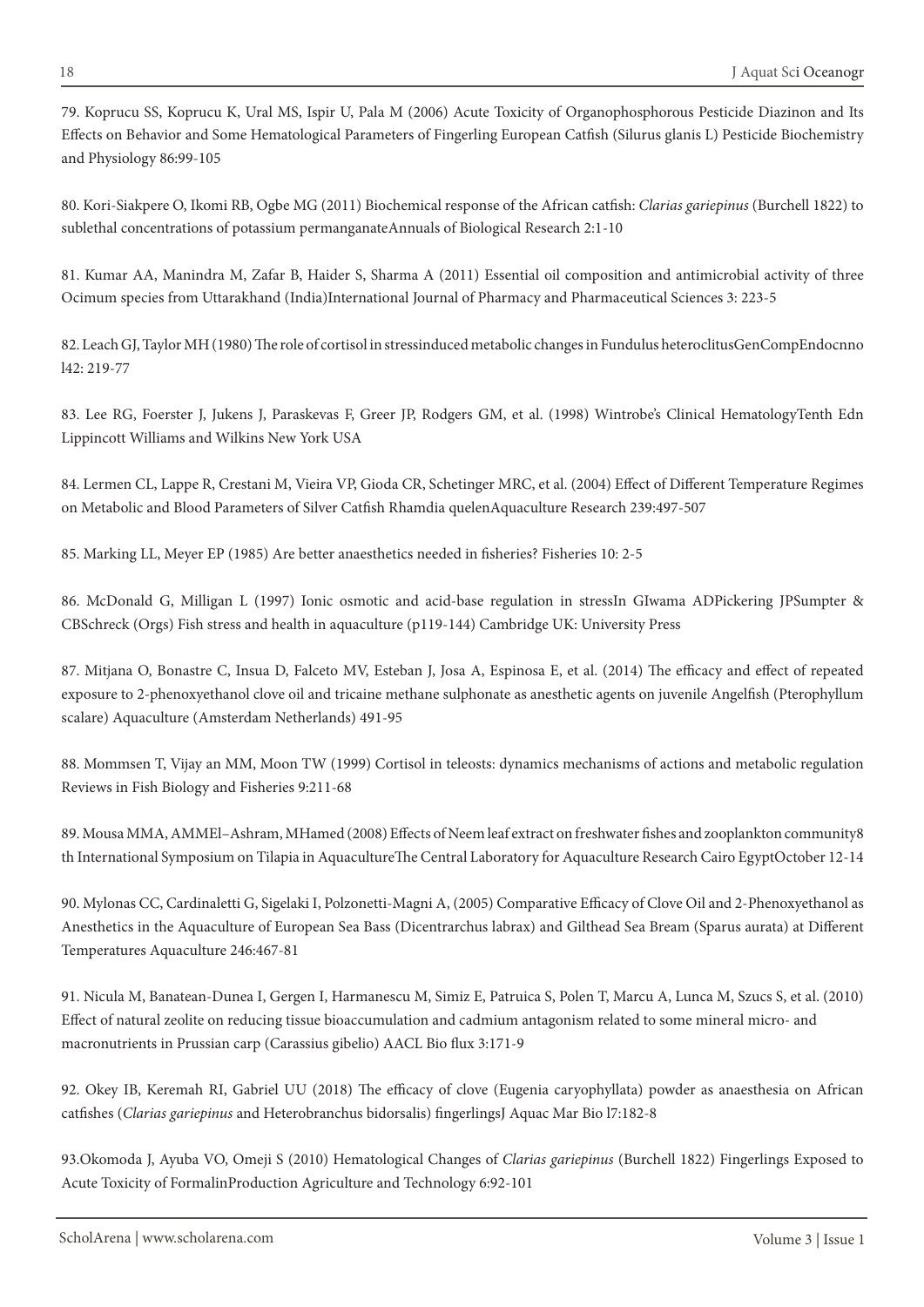94. Pawar HB, Sanaye SV, Sreepada RA, Harish V, Suryavanshi U, Arisari ZA, et al. (2011) Comparative efficacy of four anaesthetic agents in the yellow seahorse Hippocampus kuda (Bleeker 1852) Aquaculture 311:155-61

95. Pickering AD, Potting TG, Christie P (1982) Recovery of brown trout Salmo trutta L from acute handling stress: a time-course studyJournal of Fisheries Biology 20:229-44

96. Rahman MZ, Hossain Z, Mullah MFR, Ahmed GU (2002) Effect of Diazinon 60EC on Anabus testudineus Channa punctatus and Barbades gomonotusNAGAThe ICLARM Quarterly 25: 8-11

97. Rainza-Paiva MJT, Ishikawa CM, Das Eiras AA, Felizardo NN (2000) Haemotological analysis of 'chara' Pseudoplatystoma fasciatum in captivityAqua 2000Responsible aquaculture in the new millenniumNice FranceMay (2000) European Aquaculture Society 28:584-590

98. Ribeiro AS, Batista ES, Dairiki JK, Chaves FCM, Inoue LAKA (2016) Anaesthetic properties of *Ocimum gratissimum* essential oil for juvenile matrinxãActa SciAnimSci 38:1-7

99. Saroja M, Annapooani S (2012) Invitro antioxidant ac tivity of flavonoid fraction of cynodon dactylon and terminalia catappa leavesInternational research journal of pharmacy 3:209:11

100. Sastry KV, Subhadra K (1985): In vivo effects of cadmium on some enzyme activities in tissues of the freshwater catfish Heteropneustes fossilisEnvironmental Research 36:32-45

101. Sharma ML, Geol KA, Awasthi AK, Tyagi SK (1982) Haematological and biochemical characteristics of Heteropneustes fossilis under the stress of congo red (diphenyl) disazo binaphthionic acidToxicology 14:237-41

102. Shwetha A, BBHosetti, PNDube (2012) Toxic effects of zinc cyanide on some protein metabolites in freshwater fish Cirrhinus mrigala (Hamilton)International Journal of Environmental Research 6:769-78

103. Silva LS, Parodi TV, Reckziegel P, Garcia VO, Bürger ME, Baldisserotto B, Heinzmann BM (2012) Essential oil of *Ocimum gratissimum* L Anesthetic effects mechanism of action and tolerance in silver catfish Rhamdia quelenAquaculture 350:91-97

104. Simoes LN, Lombardi DC, Gomide ATM, Gomes LC (2011) Efficacy of clove oil as anaesthetic in handling and transportation of Nile tilapia Oreochromis niloticus (Actinopterygii: Cichlidae) juvenilesZoologia 28:285-90

105. Sindhu MC (2014) Evaluation of Stress Reducing Capacity of Selected Anaesthetics for the Live Transportation of Green Chromide Etroplus suratensis: PhDThesis University of Science and Technology Kochi – Kerala India463p

106. Stetter MD (2001) Fish and amphibian anaesthesiaVet ClinNorth Amer Exot Anim Pract 4: 69-82

107 Svačina P, Příborský J, Blecha M, Policar T, Velíšek J, et al. (2016) Haematological and biochemical response of burbot (Lota lota L) exposed to four different anaestheticsCzech JAnimSci 61:414-20

108. Teixeira RR, Souza RC, Sena AC, Baldisserotto B, Heinzmann BM, Couto RD, Copatti CE, et al. (2017) Essential oil of Aloysia triphylla in Nile tilapia: anaesthesia stress parameters and sensory evaluation of filletsAquacRes 48:3383-92

109. Tiwari S, ASingh (2004) Pesticidal activity of alcoholic extracts of Nerium indicum leaf and their biochemical stress response on fish metabolismAfrican Journal of Traditional Complementary and Alternative Medicine (CAM) 1:15-29